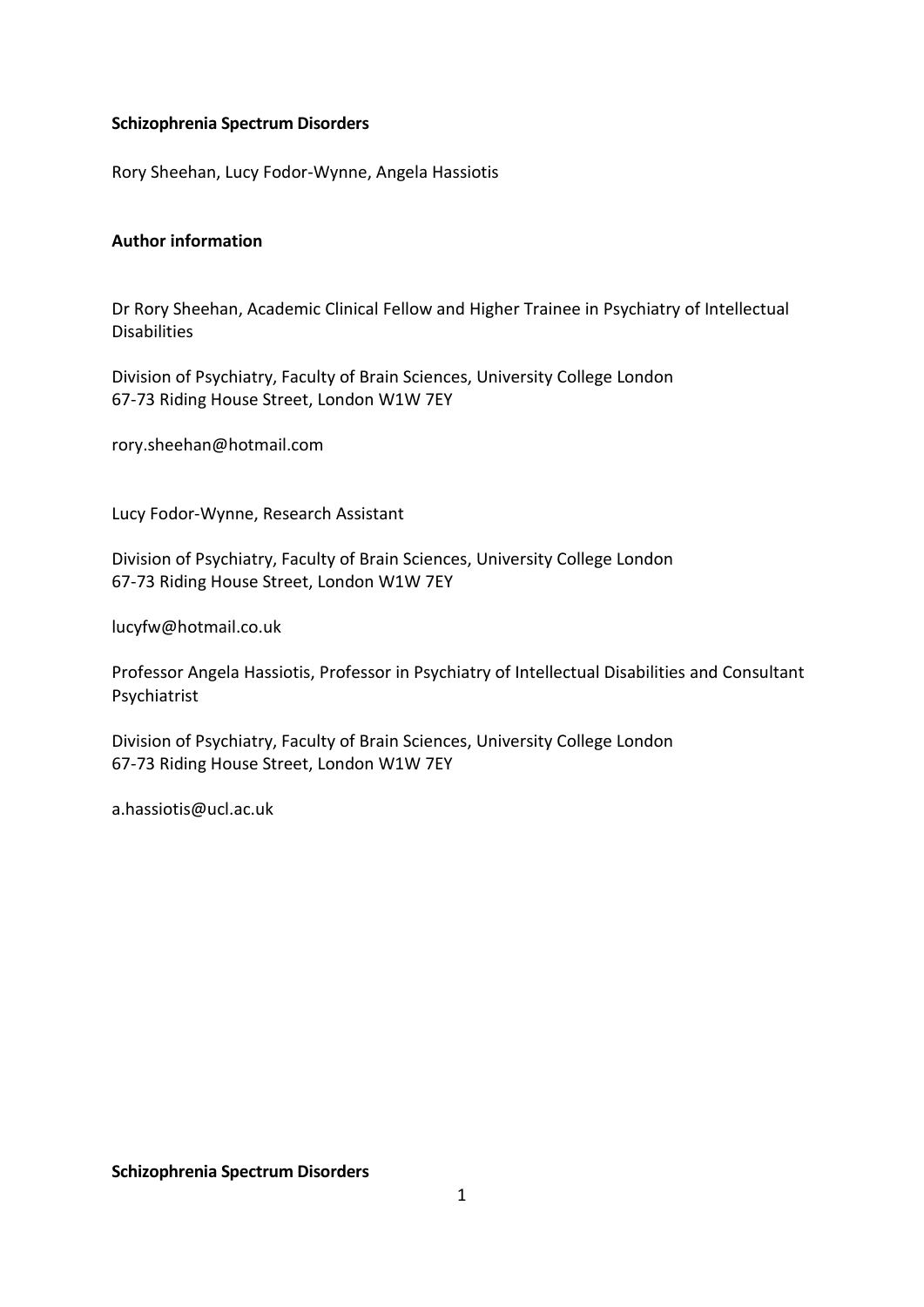Rory Sheehan, Lucy Fodor-Wynne and Angela Hassiotis

## **Introduction**

Psychosis is a non-specific term denoting a mental condition in which the sufferer loses contact with reality. Psychosis can have several causes, including organic illness (in which the altered mental state is due to a primary physical cause) and functional disorder (in which a primary abnormality of the mind is considered the cause).

Schizophrenia spectrum disorders (SSDs) comprise a cluster of mental disorders in which the most prominent feature is psychosis. SSDs vary in their duration, intensity, and course. They are more common in people with intellectual disability (ID) than the general population. The assessment, diagnosis and management of these disorders presents challenges to the clinician and the presence of such an illness can have a significant impact on an individual's functioning and quality of life.

# **Classification of schizophrenia spectrum disorders**

SSDs represent a heterogeneous array of clinical syndromes. There is increasing support of a dimensional conceptualisation of psychosis (Esterberg & Compton 2009) but convention dictates categorisation of these disorders based on major signs and symptoms.

The pre-eminent manuals used to classify and diagnose mental illnesses are the Diagnostic and Statistical Manual of Mental Disorders (DSM-5) (American Psychiatric Association 2013) and the International Statistical Classification of Diseases and Related Health Problems (ICD-10) (World Health Organisation 1992).

BOX 1 – schizophrenia spectrum disorders defined in ICD-10

# **1. Schizophrenia**

As the archetype psychotic illness, schizophrenia is a disorder of markedly distorted thinking, perception and affect. Main symptoms include thought disorder, delusions, hallucinations, and negative symptoms. Cognitive deficits develop over time. Subtypes have been delineated by course and major features.

Paranoid schizophrenia *The most common subtype. Paranoid or persecutory delusions and auditory hallucinations dominate.*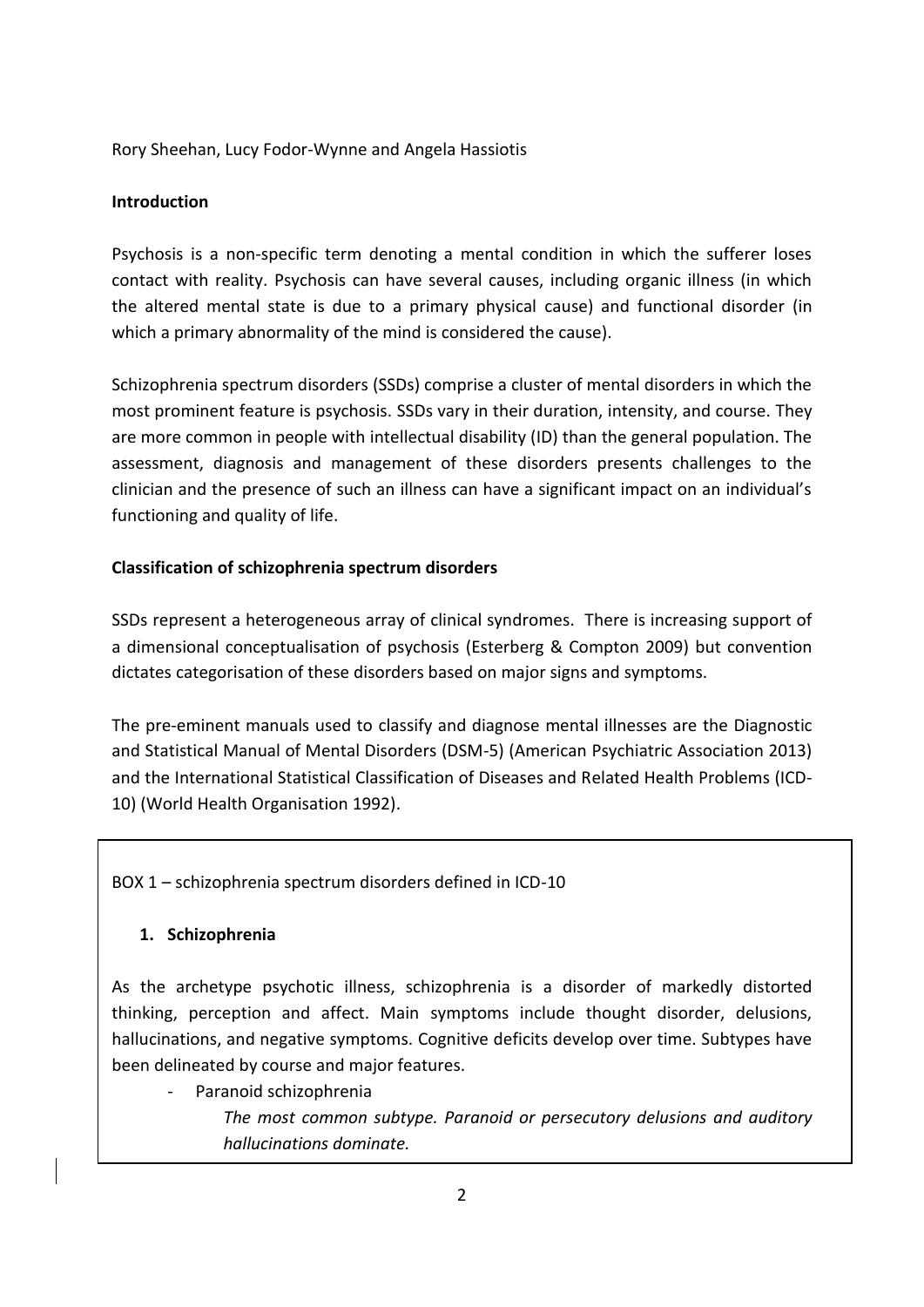Hebephrenic schizophrenia

*Delusions and hallucinations are less prominent. Behaviour is grossly disorganised and emotional response is lacking or inappropriate.*

Catatonic schizophrenia

*Bizarre motor manifestations are the hallmark of catatonia. These include, but are not limited to, posturing, waxy flexibility, stupor, and mutism.* 

Residual (and simple) schizophrenia *A slow but progressive decline in functioning accompanies social withdrawal and the appearance and deepening of negative symptoms.*

# **2. Schizotypal disorder**

Sometimes considered a form of personality disorder, schizotypal disorder is characterised by social and interpersonal deficits. There may be suspiciousness, odd beliefs, eccentric behaviour and unusual perceptual experiences, though no single feature predominates. The disorder runs a chronic course.

## **3. Persistent delusional disorder**

Chronic, frequently lifelong delusions occur in the absence of other psychotic symptoms.

# **4. Acute and transient psychotic disorder**

Psychotic symptoms develop rapidly and are not due to intoxication or an organic condition. There is an equally rapid and usually spontaneous recovery.

# **5. Induced delusional disorder**

Occurs when a delusional belief, and sometimes other psychotic symptoms, are shared by two or more people with close emotional links. The sufferers are typically socially or physically isolated from others. Symptoms resolve in at least one of the sufferers following geographical separation. The illness is also known by the French term folie à deux, literally "madness of two" (Shimizu et al. 2007).

# **6. Schizoaffective disorders**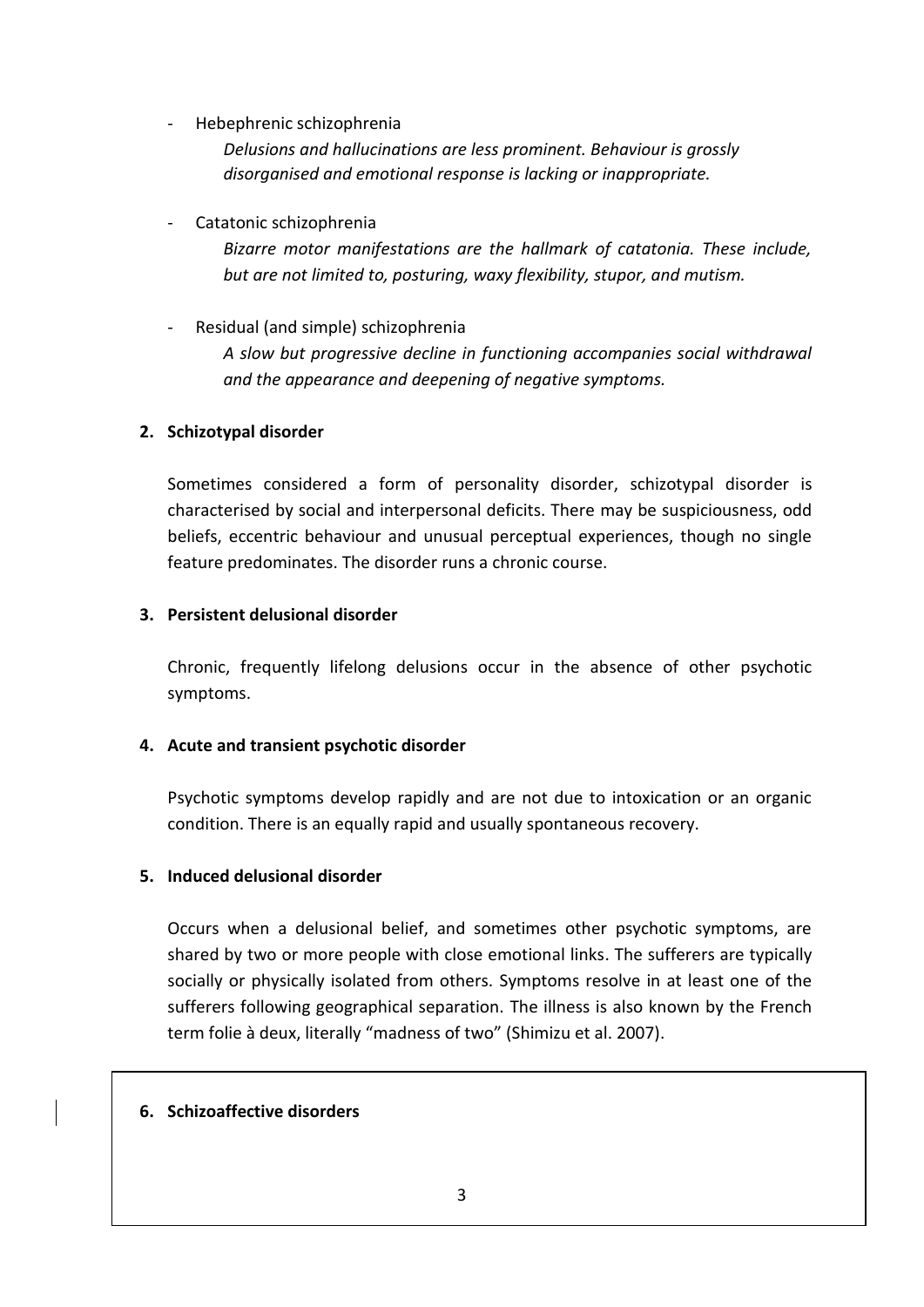A disorder with prominent, persistent mood (affective) symptoms and episodic psychotic symptoms, not clearly coinciding with periods of extremes of mood.

DSM-5 recently superseded DSM-IV (American Psychiatric Association 2000). The new edition incorporates some important changes but main categories of SSD still broadly map to ICD-10. Subtypes of schizophrenia have been removed from DSM-5 owing to limited diagnostic stability, low reliability, and poor validity, and there has been an attempt to define disorders along a spectrum with a gradient of symptoms and continuum of severity (Bhati 2013).

Operationalised criteria used to diagnose mental disorders in the general population may not be generalizable to people with ID, particularly in those with the greatest degree of disability (Clarke et al. 1994). The DM-ID (Fletcher et al. 2007) and DC-LD (Royal College of Psychiatrists 2001) have been developed from DSM and ICD criteria respectively, to better serve this population, although there remains debate about their utility in improving ascertainment of SSDs especially in people with more severe ID (Melville 2003).

## **Clinical features**

The manifestation of SSDs is diverse. People with the condition have one or more of the following core features: delusions, hallucinations, disorganised thinking, motor disturbance, and negative symptoms.

- Delusions are fixed false beliefs that are held despite conflicting information or evidence. The content of such beliefs is often bizarre or implausible and does not reflect an individual's cultural background. Common themes include persecutory delusions (in which an individual believes they are at risk of harm), grandiose delusions (where the belief is of special powers or ability), and delusions of control (where one may believe that their thoughts, feelings or behaviours are under the control of an external force).
- Hallucinations are defined as sensory experiences that are not caused by external stimuli. They can occur in any modality, although auditory hallucinations are the most common type in functional psychoses. Typical content in schizophrenia is of voices that provide a running commentary of a person's actions and refer to the subject in the third person. True hallucinations occur in clear consciousness, the sufferer has no agency over them, and are perceived as intrusive.
- Thought disorder is a clinical sign that reflects disorganised thinking. It is identified by abnormalities in speech and can present in many ways, including speech that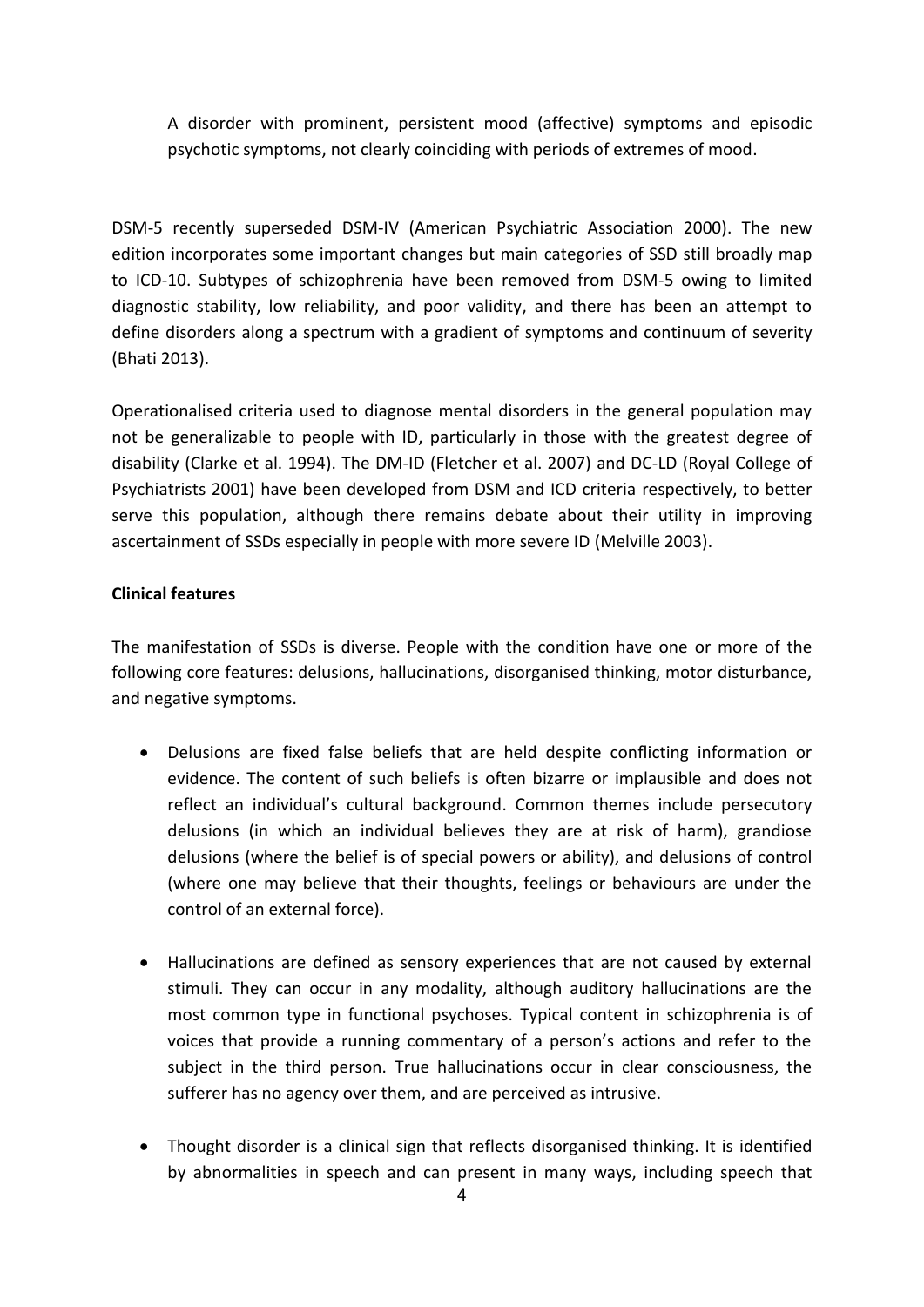abruptly stops mid-steam (thought blocking) or moves quickly between topics (flight of ideas).

- Catatonia describes a cluster of motor symptoms. The presentation is varied and may include either excessive activity or drastically reduced movements together with a decreased reactivity to the environment (Rajagopal 2007; Francis 2010).
- Negative symptoms cause withdrawal that contributes to impaired psychosocial functioning. Examples include emotional blunting, anhedonia, avolition and poverty of speech (Stahl & Buckley 2007).

#### **Prevalence**

Studies investigating prevalence rates of SSDs in people with ID report varying results. Reasons for such variation include, diversity in sampling frames, inconsistent definitions of both ID and psychosis, and differences in case ascertainment and assessment (Buckles et al. 2013). As a general estimate, schizophrenia prevalence is often quoted as 3% in people with ID, compared with an approximately 1% lifetime risk in the general population (Perälä et al. 2007).

Cooper et al. conducted a population-based cohort study of over 1,000 adults with intellectual disability who were followed-up for 2 years (Cooper et al. 2007). The point prevalence of psychotic disorders was reported as 2.6-4.4%, dependent on diagnostic criteria used, and the two year incidence of psychotic episode was 1.4%. Findings of this study are in agreement with earlier work that reported a prevalence rate of schizophrenia of 4.4% in a Welsh cohort of adults with ID (Deb et al. 2001).

Morgan et al report the results of a large study based on a population register in Western Australia. They found that between 3.7 and 5.2% of the study population had an ICD-9 diagnosis of schizophrenia, with the lifetime risk of experiencing at least one episode of nonorganic psychosis to be just over 10% (Morgan et al. 2008). These results contrast with a previous Australian study which found a lower point prevalence of 1.3% for the broader diagnosis of 'psychosis' (White et al. 2005).

In a study of over 3,000 inmates of British prisons, Hassiotis et al not only found that people with ID were over-represented in the prison system, but also that those with ID were twice as likely as inmates of normal intelligence to have probable psychosis (Hassiotis et al. 2011). Although the time of onset of the psychosis was not recorded, it was speculated that the stressful and complex prison environment might precipitate the development of psychotic illness in those already at risk.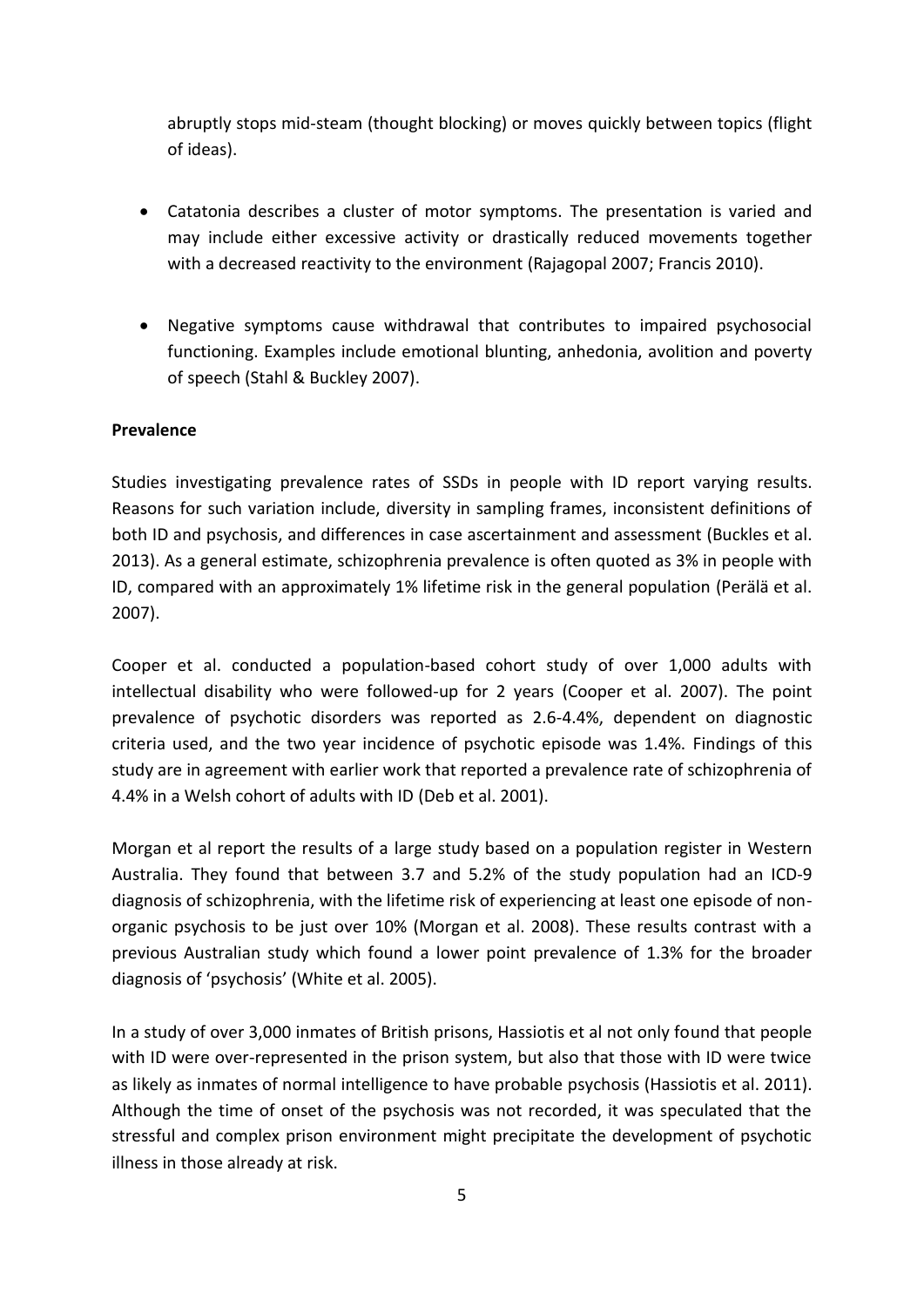#### **Risk factors**

There is no single, clear cause underlying SSDs in people with ID. Work has attempted to identify risk factors that might contribute to the development of SSDs, with the aim of improving the effectiveness of public-health interventions and targeting an 'at risk' group for close monitoring and quick treatment. Owing to its prevalence and societal burden, investigation of risk factors has focused on schizophrenia itself, rather than other types of functional psychosis.

Risk factors for schizophrenia have traditionally been considered as genetic and environmental, but there is increasing evidence in support of interaction of the two in the genesis of the disorder (Van Os et al. 2008). Owing to lack of investigation, not all risk factors have been established in the population with ID but it might be reasonable to assume that exposures that place individuals in the general population at higher risk of developing schizophrenia have similar effects in those with ID. Moreover, the association of certain factors with increased rates of schizophrenia does not prove evidence of causation, and the mechanisms by which risk factors influence the development of such complex psychopathology are generally not well understood. See box 2 for an overview.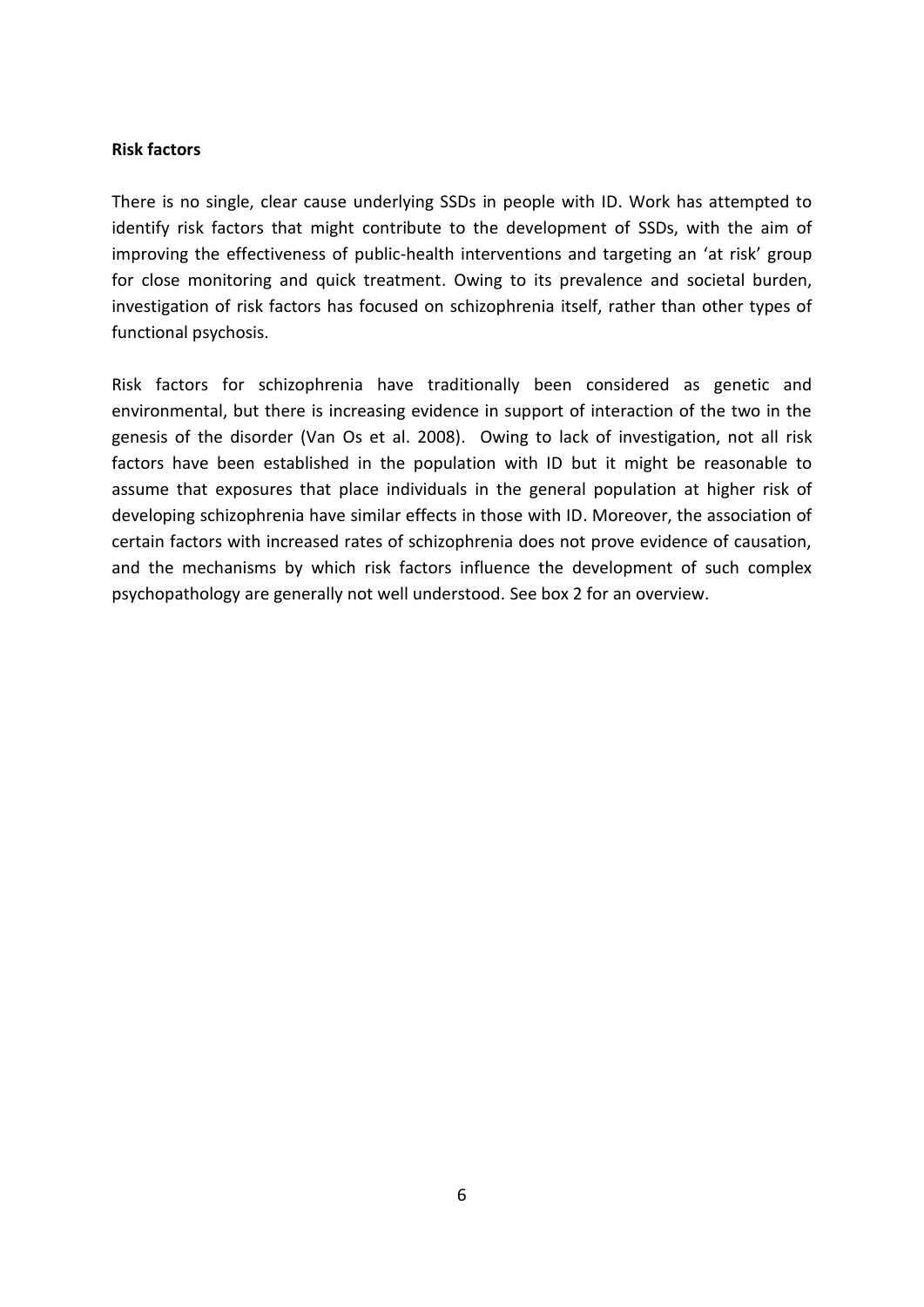# BOX 2 – risk factors for schizophrenia

- Genetics  $-$  the heritability of schizophrenia in the general population has been estimated at over 80%.A number of gene variants have been implicated in increasing the risk of developing schizophrenia, although individually each genetic variant is associated with only a small effect (Kumar et al. 2014).
- Pregnancy and birth complications– pregnancy and birth complications are more common in people with ID, and may be causative in some instances (Sussmann et al. 2009). Pre- and peri-natal complications have also been associated with the later development of schizophrenia. There is evidence that pregnancy and birth complications are more common in people with ID who develop schizophrenia than in a matched cohort of people with ID who do not (O'Dwyer 1997).
- Urbanicity  $-$  there is strong evidence that living in an urban environment increases the chance of developing schizophrenia (Vassos et al. 2012).
- Ethnic minority status  $-$  people from an ethnic minority group in the UK who have ID are more likely to develop SSDs than their white counterparts (Tsakanikos et al. 2010).
- Cannabis  $-$  use of cannabis increases the incidence of psychosis in the general population, and the response appears to be dose-dependent (Moore et al. 2007). The role of cannabis in the risk of developing SSDs in people with ID has not been thoroughly studied; one study demonstrated that cannabis use is prevalent amongst people with ID presenting to specialist psychiatric services and is particularly associated with those suffering SSDs (Chaplin et al. 2011).
- Negative life events events such as moving house, death of a relative, and victimisation are common in people with ID and have been associated with the subsequent development of a range of psychiatric problems, including psychotic illness (Hulbert‐Williams et al. 2014).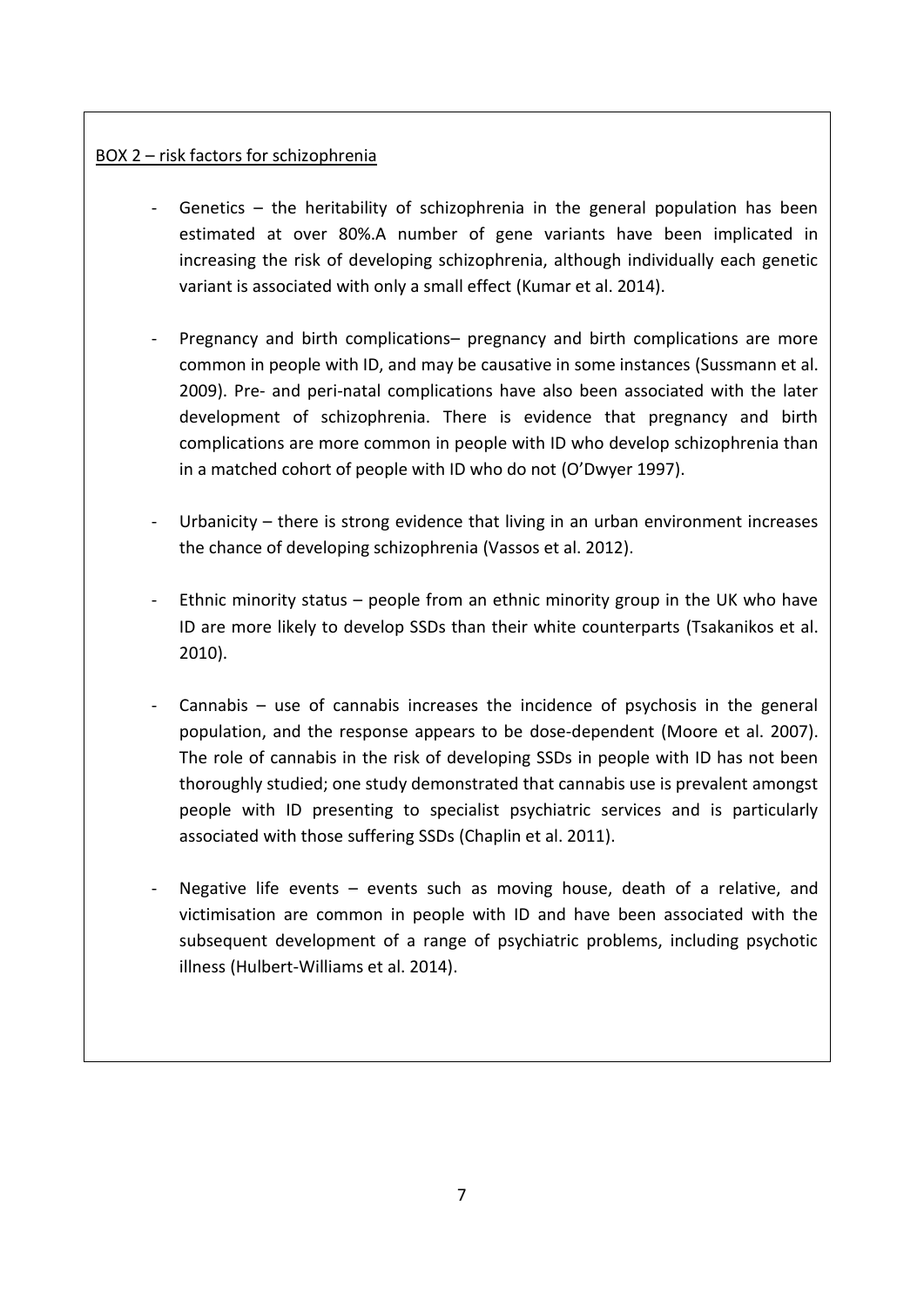#### **The nature of the link between ID and SSDs**

The association between SSDs and intellectual functioning has prompted research in people with ID and SSD with the aim of gaining a broader understanding of the pathophysiology of schizophrenia itself (Moorhead et al. 2009). Such work has challenged the traditional view of schizophrenia as a neurodegenerative condition with onset in early adulthood (indeed, the Kraeplinian term 'dementia praecox' implies a slow progressive decline arising after normal development) and a neurodevelopmental model of schizophrenia is increasingly dominant (Owen et al. 2011; Fatemi & Folsom 2009).

Proponents of a social causative theory of schizophrenia might argue that the increased rates of social and economic disadvantage, exclusion, bullying, and adverse life-events that people with ID suffer cause additional stress which underlies the observation of increased rates of SSDs (and mental illness in general) in this group (Tsakanikos et al. 2007). That is, the effects of a hostile environment are borne out by increased rates of psychopathology in vulnerable individuals. Alternatively, it may be the case that cognitive impairment in itself increases susceptibility to developing an SSD, mediated by 'overload' of an individual's cognitive and adaptive capacity resulting from multiple episodes of only partly-understood stimuli (Doody et al. 1998).

Results from imaging studies, although relatively sparse in people with ID and SSDs, support a neurodevelopmental model, which maintains that SSDs arise as a result of disturbed early development of the nervous system. A number of structural brain abnormalities have been described in individuals with schizophrenia, including enlargement of the ventricles, dilatation of cortical sulci, and a reduction in brain volume with proportionately greater loss in the amygdala and hippocampus, particularly on the left side. Many of the changes in gross brain morphology demonstrated in people with schizophrenia are also seen in people with ID without schizophrenia, however imaging studies have shown the brains of people with co-morbid ID and schizophrenia to show greater similarity to the brains of people of normal intelligence with schizophrenia than to a control group with ID alone (Sanderson et al. 1999). This observation leads to the suggestion that a common pathophysiological process is at work in both comorbid schizophrenia and ID and in schizophrenia alone. Therefore, the association of ID and schizophrenia may be a function of a severe and earlyonset form of schizophrenia (of which the global intellectual impairment is part of the natural history of the disease), rather than the pre-existing ID itself acting as a risk factor for the development of schizophrenia (Sanderson et al. 1999; Bonnici et al. 2007). Further advocating a neurodevelopmental theory of schizophrenia is the finding that both functional decline (Fuller et al. 2002) and morphological brain changes are evident at the onset of the disease or may even pre-date the clinical disorder, rather than developing after the disease becomes manifest (Steen et al. 2006). Moreover, people with ID tend to develop schizophrenia at a younger age than those of normal intellectual functioning. Such findings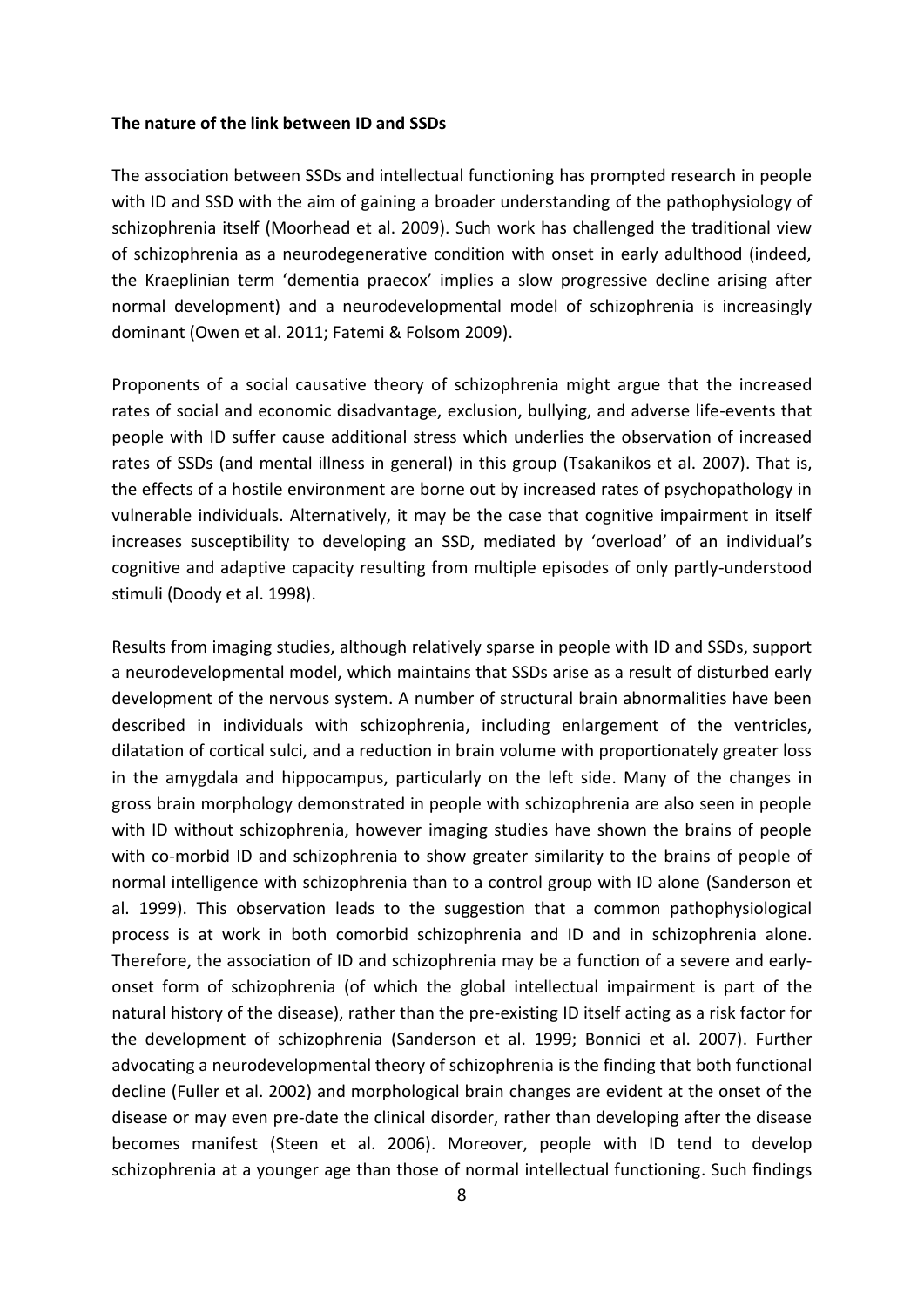suggest a biologic underpinning to SSDs, the expression of which may be influenced by later environmental exposures.

## **Genetic conditions and SSDs**

Several genetic conditions that cause intellectual disability are also associated with increased rates of SSDs, although the mechanisms mediating the links have not been defined.

*22q11.2 deletion syndrome*, also known as velo-cardio-facial or DiGeorge syndrome, is caused by the deletion of a small region of DNA on the long-arm of chromosome 22. It occurs at a population frequency of approximately 1 in 4,000 live births (Botto et al. 2003). Features include facial dysmorphia, cleft palate, structural heart defects and immune disorders in addition to mild-moderate intellectual disability. The syndrome is one of the strongest known risk factors for psychosis – 1% of people with schizophrenia are estimated to have the mutation (Bassett et al. 2010; Horowitz et al. 2005) and up to schizophrenia spectrum disorders develop in up to 41% people with the syndrome (Murphy et al. 1999; Ousley et al. 2013; Pulver et al. 1994; Schneider et al. 2014). A review is provided by Shprintzen (Shprintzen 2008).

*Prader-Willi syndrome* results from failure of expression of paternally-inherited genes on the long arm of chromosome 15. The characteristic phenotype is of short stature, hyperphagia, morbid obesity, and hypogonadism. The majority have intellectual disability (Dykens et al. 1992). Psychiatric illness is highly prevalent, particularly in the subtype caused by maternal disomy, and usually manifests as an affective psychosis (Boer et al. 2002; Sinnema et al. 2011; Soni et al. 2008).

**Usher's syndrome** is an autosomal-recessive condition that results from defects in one of several genes. The syndrome involves intellectual disability and varying degrees of deafness, blindness and vestibular dysfunction. Such sensory impairments contribute a further challenge to psychiatric diagnosis. Lifetime incidence of psychosis is increased though the mechanisms underlying this association have yet to be explained (Hess-Röver et al. 1999; Waldeck et al. 2001).

There is evidence that people with *Down's syndrome* are less likely to be diagnosed with schizophrenia than people with intellectual disability not due to Down's syndrome (Collacott et al. 1992; Mantry et al. 2008). However, whether this represents a true differential in rates of the illness is not clear.

## **Differential diagnosis**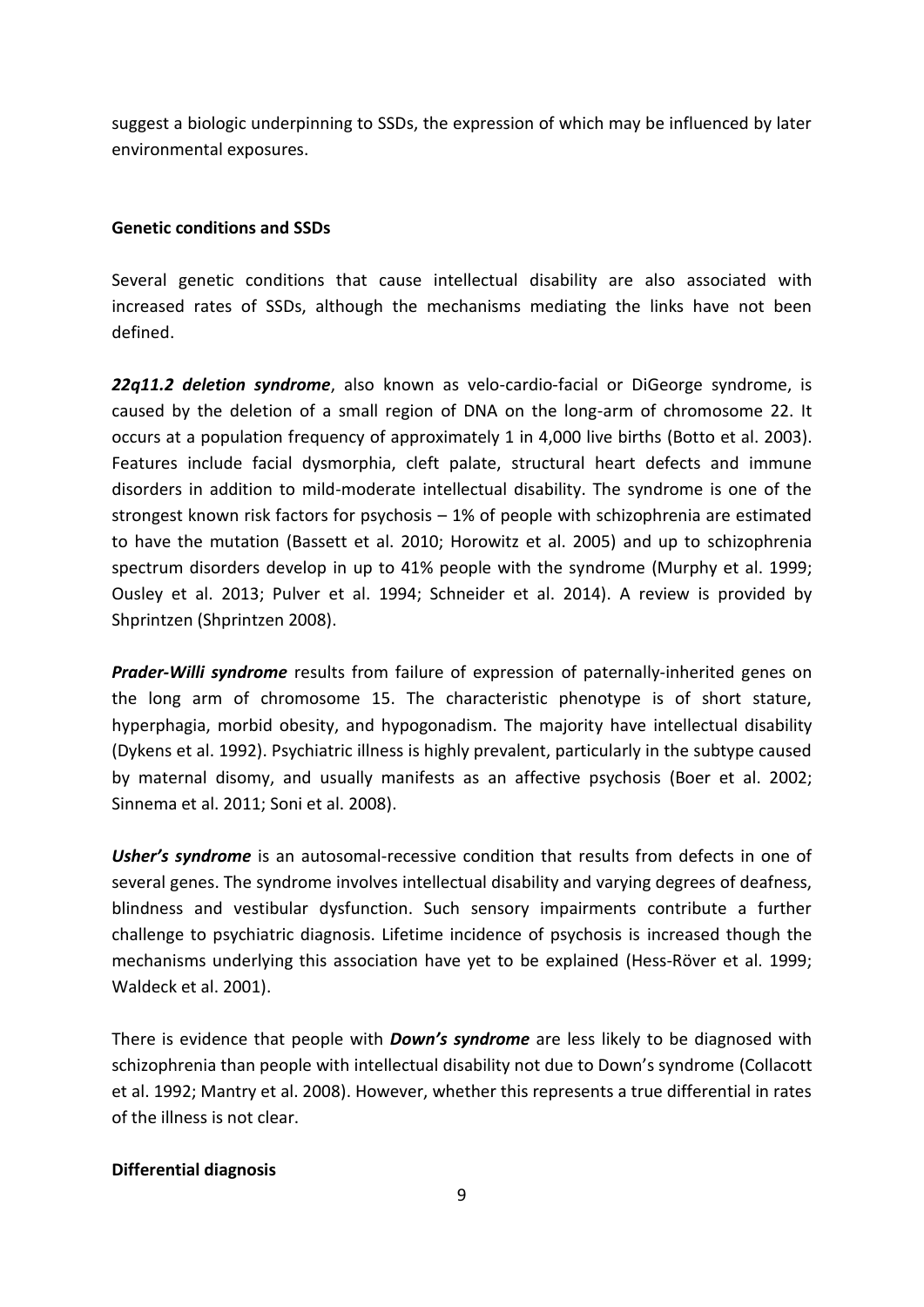Several illnesses can present in a similar way to SSDs (see box 3) and must be excluded before diagnosis. A thorough history, physical examination and necessary investigations, such as blood tests and neuroimaging, by trained professionals maybe necessary. BOX  $3$ important differentials in the diagnosis of SSDs

## *Delirium*

Delirium is acute cognitive impairment caused by organic illness, such as infection or substance withdrawal. It may be confused with functional psychosis, although there are important differences, including the speed of change in mental state, fluctuating course, and co-incident presentation with physical illness (Gleason 2003).

## *Autistic spectrum disorder (ASD)*

The overlap between core features of autistic spectrum disorders and psychosis, and the challenges this imparts for accurate diagnosis, are considered by Starling and Dossetor and Raja and Azzoni (Starling & Dossetor 2009; Raja & Azzoni 2010). People with ASD have impaired social interactions, commonly talk to themselves, may hold unconventional beliefs or peculiar ideas, have a high likelihood of sensory abnormalities, and often display steretoypies of speech and movement, all of which could be misinterpreted as psychosis. Poor social judgement and theory-of-mind skills may suggest paranoid delusions (Deprey & Ozonoff 2008). However, true delusions and hallucinations are not among the symptoms of ASD. Cochran et al further review the subject and suggest approaches to assessment (Cochran et al. 2013).

## *Epilepsy*

Between 20 and 30% people with ID have epilepsy (Bowley & Kerr 2000). Pre-, post- or inter-ictal changes in behaviour may be mistaken for SSDs. Brief absences may be thought to represent distractibility by unknown stimuli, and hallucinations and abnormal experiences occurring in certain forms of epilepsy may be attributed to mental illness.

Psychotic symptoms may also be seen in affective disorders (as part of a severe depressive or manic episode), post-traumatic stress disorder, and personality disorder.

# **Difficulties in recognising and diagnosing psychotic disorders in people with intellectual disabilities**

Accurate diagnosis is essential to direct the correct treatment and supportive interventions.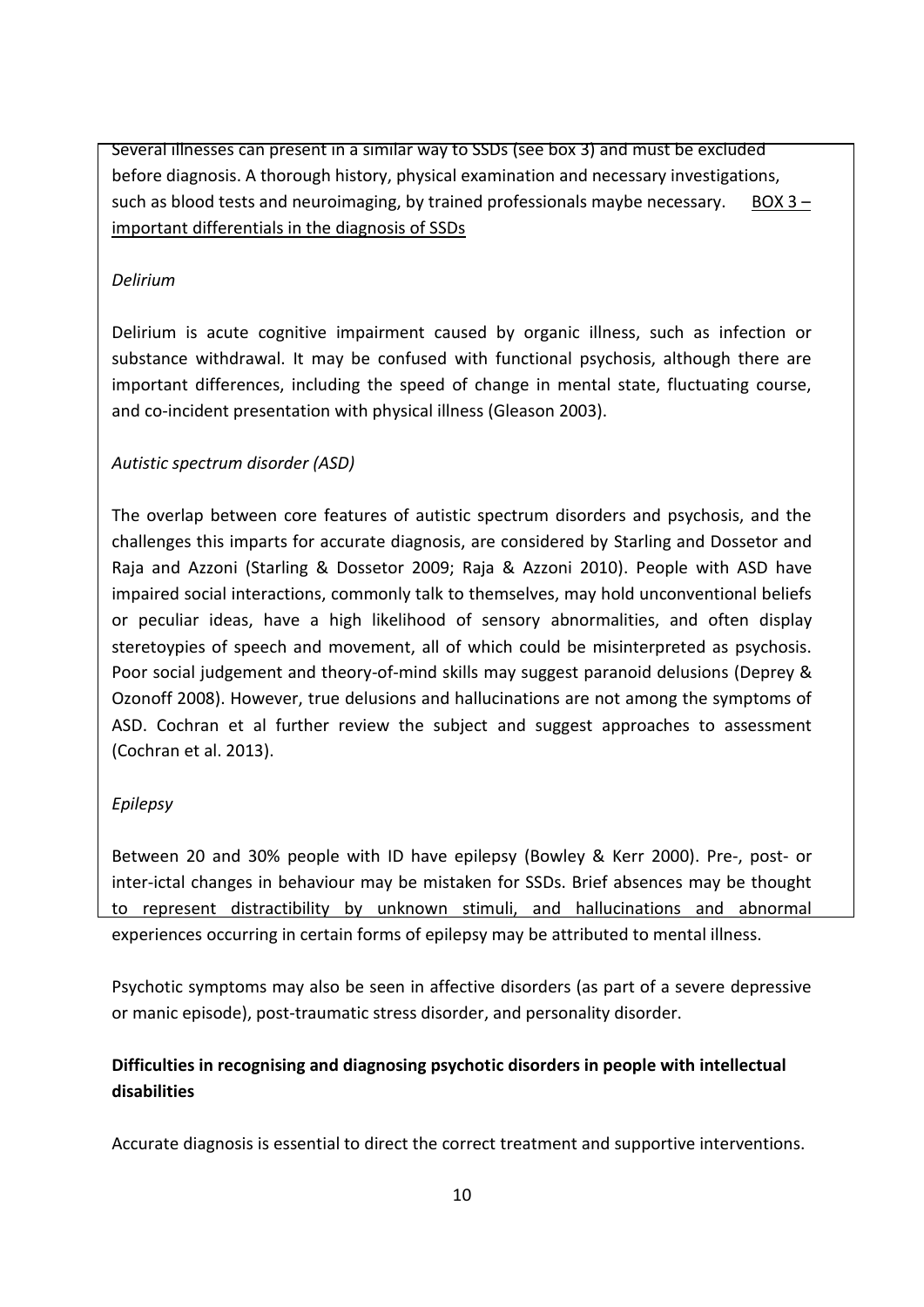There are no laboratory, radiological, or psychometric tests that confirm diagnosis which is therefore based on clinical interview and observation. Diagnosis of SSDs in people with ID can be difficult for several reasons.

- Deficits in communication skills and limitations in verbal ability can make it difficult for people with ID to describe their symptoms. This is especially pertinent in psychotic disorders where symptoms include complex and subjective mental phenomena.
- People with ID may express their thoughts in a muddled or disjointed manner resembling thought disorder, or may seem overly-concerned about the motives of others in a way resembling paranoid thinking, but which could be normal when viewed in the context of past experiences of abuse or victimisation.
- Distinguishing developmentally-appropriate behaviours from psychotic experiences can be difficult. Magical thinking and imaginary friends are two such examples that could be misinterpreted as evidence of delusions, or hallucinations (Pickard & Paschos 2005).
- People with ID may lack insight into their illness and thus not report symptoms, quite before barriers to accessing healthcare are considered.

There is some evidence that people with intellectual disability experience a different pattern of psychotic symptoms to people of average intelligence. In people with mild ID, the symptoms and clinical features of schizophrenia are thought to be broadly the same as the population with normal intelligence (Doody et al. 1998). The content of delusions and hallucinations will be commensurate with an individual's developmental level and people with ID are less likely to hold complex systematised delusional beliefs or to report conceptually-complex symptoms such as passivity delusions (Moss et al. 1996; Meadows et al. 1991). Auditory hallucinations have been shown to be the most reliable and consistentlyreported psychotic symptom in those with mild ID (Meadows et al. 1991; Moss et al. 1996).

Bouras et al. (2004) compared people diagnosed with schizophrenia spectrum disorders with and without mild ID. The study found that although the groups did not differ in terms of reported psychopathology, the group with ID showed greater levels of observable psychopathology and more negative symptoms (Bouras et al. 2004). This finding was corroborated by a meta-analysis of studies comparing the presentation of schizophrenia in people with mild ID or borderline intellectual functioning with those with average-high IQ which demonstrated those with lower IQ experience substantially greater negative symptoms (Welch et al. 2011). This contrasts with evidence from people with severe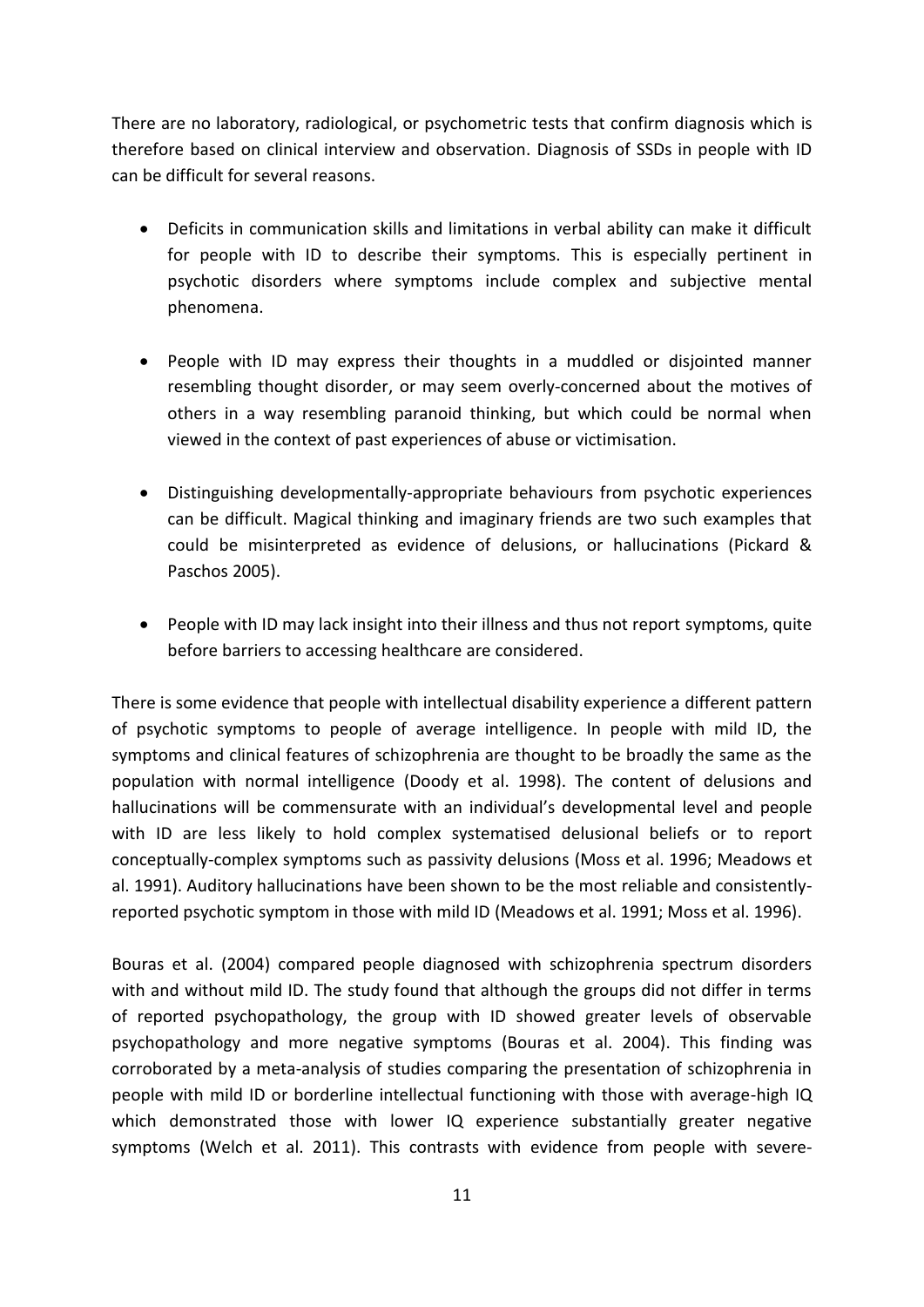profound ID in whom negative symptoms seem to be under-represented (Cherry et al. 2000) although there is, of course, inherent difficulty in diagnosing functional decline in people who may never have attained basic adaptive skills, and some authors have questioned the validity of the construct of negative symptoms when applied to people with ID (Hatton et al. 2005; Melville 2003). In recognition of this, the DC-LD gives less significance to negative symptoms than diagnostic criteria developed for use in the general population.

In the absence of detailed self-report, observable signs of psychiatric illness that might manifest as changes in behaviour and functioning are important. Maladaptive behaviours such as unexplained screaming, aggression, and self-injury, can suggest psychotic illness, particularly in those with greater degrees of impairment. Change in presentation is a particularly important indicator of the development of a psychotic illness. Collateral information is vital to establish a baseline pre-morbid state and family and carers should be engaged at all stages, although reliance on third-party information is not without its own complications (Costello & Bouras 2006).

## **Use of scales and instruments**

Given the challenges in diagnosing SSDs described above, several standardised instruments have been developed to assist the clinician in recognising and evaluating psychopathology (Matson et al. 2012).

The Reiss screen (Reiss 1988) and PAS-ADD Checklist (Prosser et al. 1998) are brief carer- or family-rated instruments that can highlight the need for more detailed investigation.

The Mini PAS-ADD Interview requires further training to administer and is used to collate information on psychiatric symptomatology from an informant (Prosser et al. 1997). It has been shown to have good consistency with expert clinical opinion (Prosser et al. 1998).

The PAS-ADD Clinical Interview is a more comprehensive diagnostic interview suitable for direct use with people with ID and separately with informants. Psychotic symptoms are covered in detail and the outcome is a specific diagnosis aligned to diagnostic criteria specified in the ICD or DSM. The Clinical Interview has been validated in the diagnosis of schizophrenia (Moss et al. 1996).

The DASH-II (diagnostic assessment for the severely handicapped-revised) is an alternative scale for use in people with severe and profound ID, and has been demonstrated to be useful in screening for schizophrenia in this group (Bamburg et al. 2001).

#### **Management**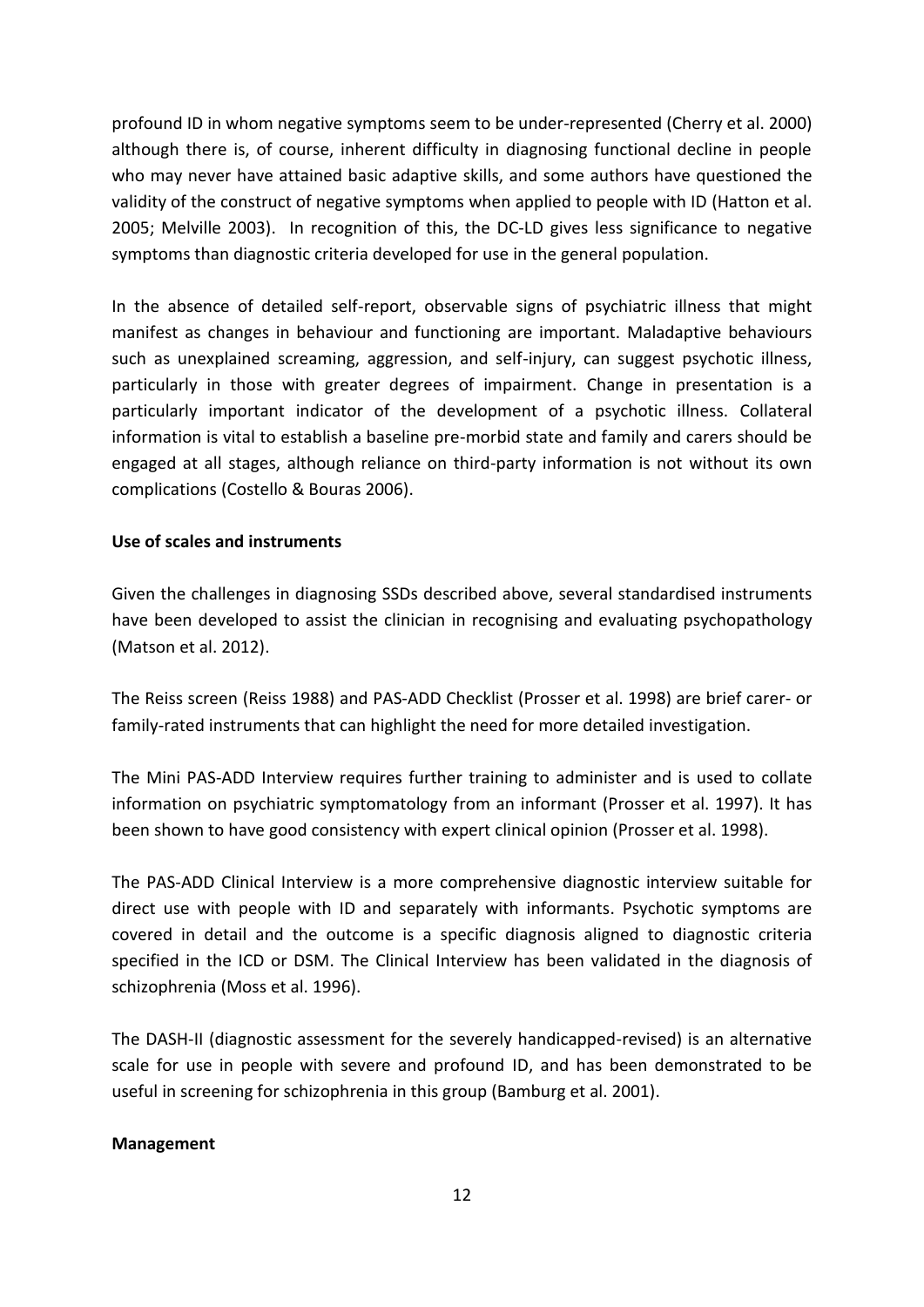Treatment approaches can be broadly divided into pharmacological and nonpharmacological.

The evidence base for such interventions in people with intellectual disability is generally lacking and management is guided by research in the non-ID population and clinical experience.

#### **Pharmacological treatment**

The mainstay of pharmacological management in schizophrenia spectrum disorders is antipsychotic medication. However, there is a lack of high quality evidence for their use in people with intellectual disability (Duggan & Brylewski 2004) and studies suggest that a significant proportion of prescribed anti-psychotics are used to treat behavioural, rather than psychotic symptoms (De Kuijper et al. 2010).

Atypical anti-psychotics have largely replaced older anti-psychotics as first-line treatment and seem to be better tolerated (Connor & Posever 1998; Advokat et al. 2000). Choice is determined by individual factors and presence of co-morbid conditions, and should be made jointly by practitioners and patients where possible (NICE, 2014). An important side-effect of atypical antipsychotics is the 'metabolic syndrome' comprising obesity, insulin resistance, impaired glucose tolerance, and dyslipidaemia (Newcomer 2007). However, an observational study conducted by Frighi et al found that there were no clinical or statistically significant differences in metabolic indices between people with ID treated with anti-psychotics and those who were anti-psychotic naïve, although there was a trend towards increased rates of type 2 diabetes in the treated group (Frighi et al. 2011) Guidelines recommend regular monitoring of blood glucose, lipids and weight for people taking anti-psychotic medication (American Diabetes Association; et al. 2004), although there are indications that people with ID frequently do not receive such investigations (Devapriam et al. 2009; Teeluckdharry et al. 2013)

Extra-pyramidal side-effects (EPSEs) of anti-psychotic medication comprise drug-induced parkinsonism, akathisia, acute dystonic reactions, and tardive dyskinesia. Such side-effects can be persistent, impair quality of life and may be mistaken for core symptoms of the ID. Although the newer, atypical anti-psychotics have been promoted as having less propensity to cause EPSEs than older drugs, there is evidence that those with ID who take atypical antipsychotic drugs remain at increased risk of developing abnormal movement disorders (Fodstad et al. 2010). The Matson Evaluation of Drug Side-Effects (MEDS) has been developed as a comprehensive informant-based measure that can be used to assess sideeffects of psychotropic medication in people with ID (Matson et al. 1998).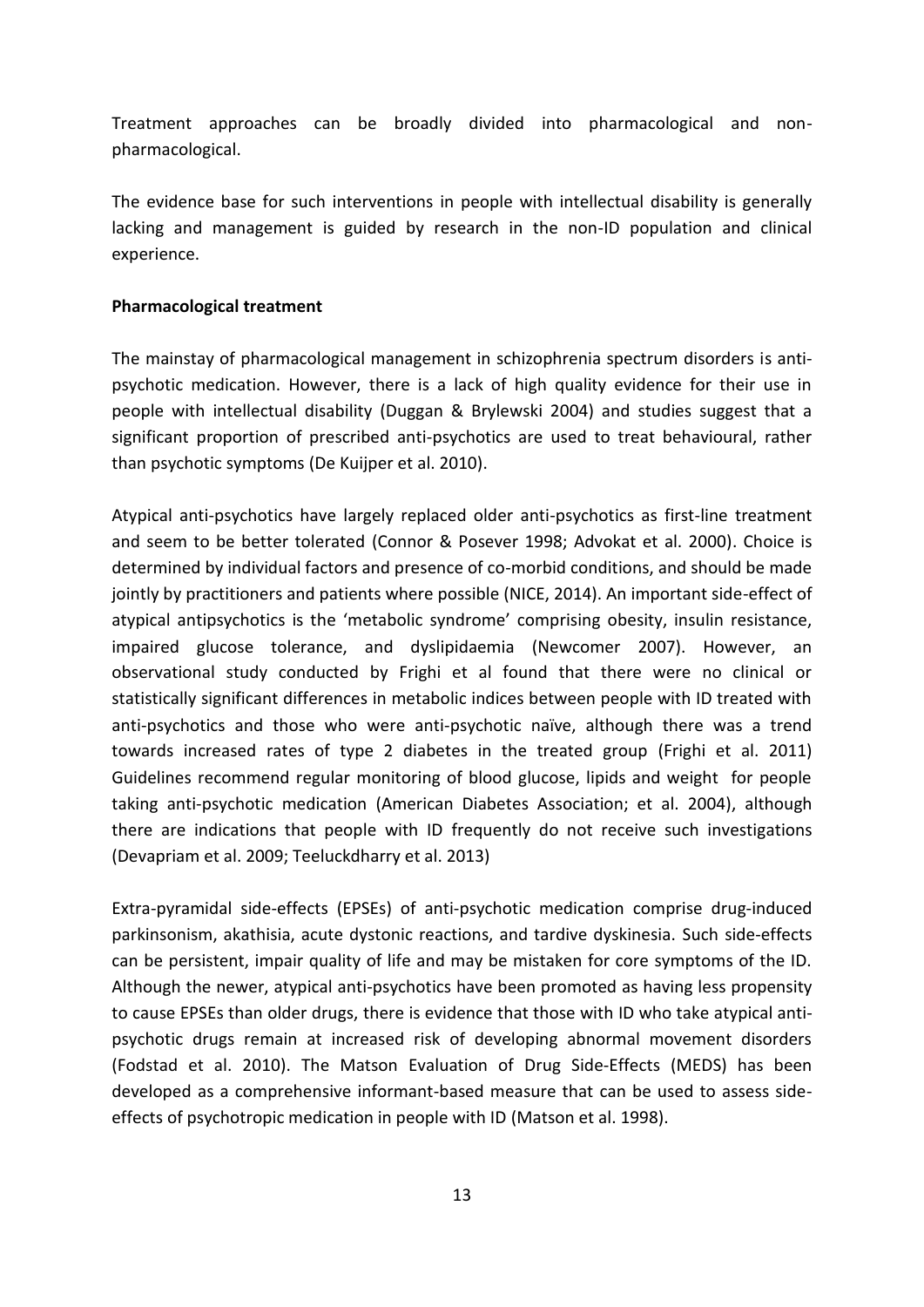The atypical anti-psychotic clozapine is effective in improving symptoms in treatmentresistant schizophrenia (Kane 1992). It is licensed where two adequate trials of alternative anti-psychotics have failed. Studies suggest that clozapine is safe and efficacious in people with intellectual disability (Antonacci & De Groot 2000; Thalayasingam et al. 2004). Clozapine has also been used to treat aggression in people with ID with some success in small trials (Cohen & Underwood 1994) but a more recent review concluded that "research on the use of clozapine to manage behaviour among individuals with ID is inconclusive at best" (Singh et al. 2010). In addition, the risk of serious side-effects, including potentially fatal agranulocytosis, and necessity of regular blood tests may deter clinicians from using the drug.

#### **Non-pharmacological treatment**

Psychosocial interventions are often used in combination with medication and require input from the wider multi-disciplinary team. A broad range of psychosocial interventions has been used, including cognitive behavioural therapy (CBT), psychoeducation programmes, and family-based interventions (Chien et al. 2013). The focus may be on managing or reducing symptoms, psycho-education and improving insight, or maximising functional ability. Delivery of therapies needs to be adapted to reflect a person's developmental level which may involve incorporating flexibility in the location and structure of sessions, and supporting the individual with prompts or accessible written information.

Case reports detailing successful group and individual interventions for people with ID and SSDs have been published (Allott et al. 2013; Hurley 2012; Crowley et al. 2008) but interventions have not been systematically evaluated and robust evidence of their effectiveness and acceptability is lacking

Psychosis co-occurring with intellectual disability confers additional carer burden (Irazábal et al. 2012) and efforts should be made to involve and support family carers (National Institute for Health and Care Excellence 2014). Research in the mainstream population has consistently demonstrated the effectiveness of family therapy in improving several aspects of the condition including frequency of relapse and number of admissions to hospital (Pharoah et al. 2010). Although further research is required, adapted family therapy shows signs of being a promising treatment in people with ID (Marshall & Ferris 2012).

#### **Service provision**

The majority of people with intellectual disability and psychosis will be managed in the community and their usual home. People with ID and SSDs are likely to be heavy consumers of psychiatric resources (Spiller et al. 2007). Amongst people with ID suffering mental illness, those with schizophrenia have been shown to use psychiatric services more than those with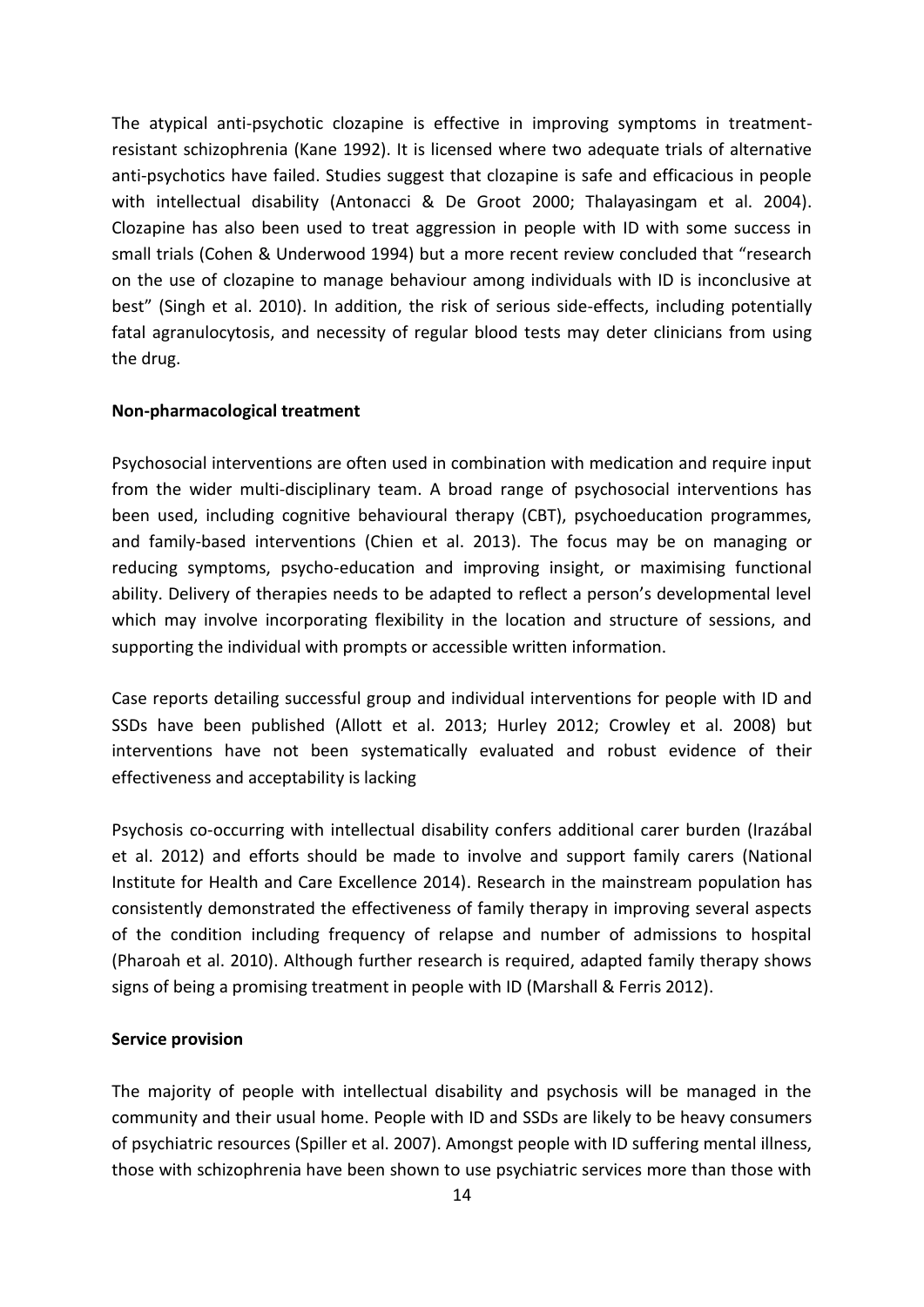any other diagnosis (Morgan et al. 2008). Despite this, there has been little research to inform the most effective models of community care (Balogh et al. 2008; Hemmings 2008). A consultation exercise involving a large multi-disciplinary group identified the "need for a focused approach on the service user and their illness" and "working within the wider context of the service user" as essential components of services managing people with ID and psychosis (Hemmings et al. 2009).

Assertive community treatment (ACT) teams are a feature of many mainstream psychiatric services and work with people with severe and chronic mental illness who engage poorly with services (Stein & Test 1980). Evaluation of such services for people with intellectual disabilities have failed to show evidence of improvement in any outcome measure (Martin et al. 2005; Oliver et al. 2002).

At times of symptom exacerbation or where the risk associated with the illness is too great, facilities for hospital admission must be available. Being diagnosed with a schizophrenia spectrum condition increases the likelihood of having a psychiatric admission over people with other psychiatric diagnoses (Cowley et al. 2005). Moreover, a study conducted in Taiwan found that hospital admissions for people with ID and co-occurring schizophrenia cost more than admissions for people with ID and other mental illnesses (Lai et al. 2011).

Whether psychiatric services for people with ID who develop serious mental illness, including SSDs, are provided within specialist ID teams or by generic mental health services is the focus of an, as yet unanswered debate (Hemmings et al. 2014).

## **Outcome / prognosis**

The 'recovery model' of rehabilitation from serious mental illness has gained currency in the general population. Advocates from within both professional and service-user and carer populations uphold that principles of hope, healing and empowerment should drive the development of positive, person-centred services that work collaboratively with, and are acceptable to, users of those services (Warner 2009). Under this model, recovery is not merely remission from symptoms but implies broader gains in social and functional outcome. Respect for individual's experience and their priorities are at the heart of the model. Although the concept of 'recovery' from SSDs in this sense has sparsely been covered in people with ID, certain aspects of the model such as supported employment, social skills training, and promotion of community inclusion, will be familiar to those working in ID services.

Despite the optimism inherent in the recovery model, SSDs tend to run a chronic course and can impair relationships, functioning and quality of life (Morgan et al. 2008; Jääskeläinen et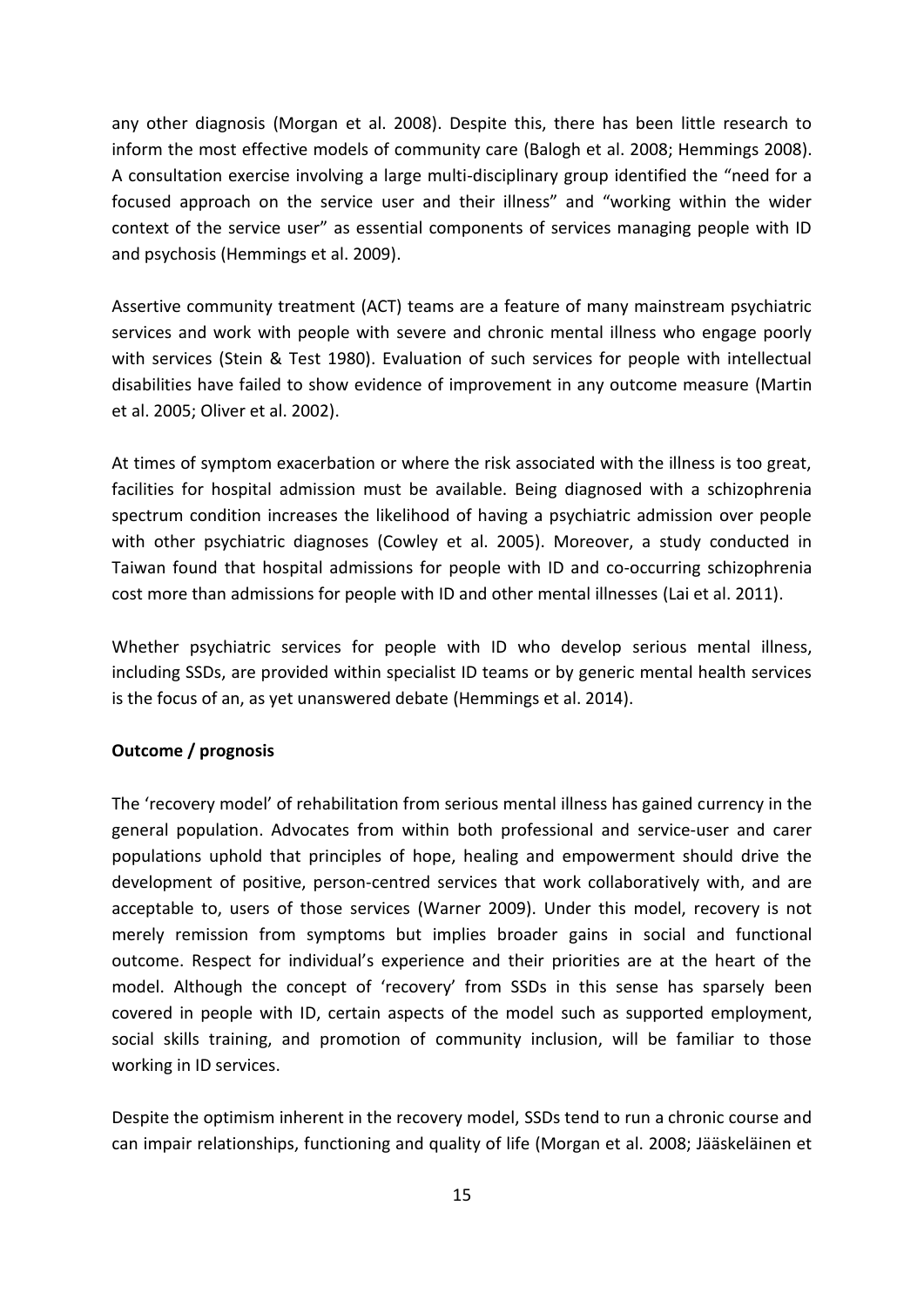al. 2012). A study by Cooper et al reported a full remission rate of just under 15% over a 2 year period (Cooper et al. 2009).

When comparing people with schizophrenia spectrum disorders with and without cooccurring intellectual disability, studies have shown people with borderline intellectual functioning or diagnosed intellectual disability have a more severe illness, greater functional disability and lower quality of life (Bouras et al. 2004; Chaplin et al. 2006).

## **Conclusion**

SSDs are not uncommon in people with ID and confer an additional degree of impairment. The presentation of these disorders in people with ID is often atypical and as such they can be difficult to recognise and might be overlooked. Treatment guidelines are extrapolated from those used in the general population, as research addressing interventions specifically tailored to people with ID is relatively sparse.

## **Key summary points**

- Schizophrenia spectrum disorders are more common in people with ID than the general population.
- The nature of the link between SSDs and ID is not clear and the development of pathology is likely to be multifactorial. There is increasing evidence in support of aberrant early development of the nervous system in predisposing individuals to developing SSDs.
- The clinical manifestations of SSDs are diverse and are likely to be different to those in the general population. The disorders can be difficult to recognise in people with ID, leading to under-diagnosis and treatment, and continuing distress and disturbance.
- Treatment methods are extrapolated from research in the general population, but there are issues unique to people with ID that must also be considered.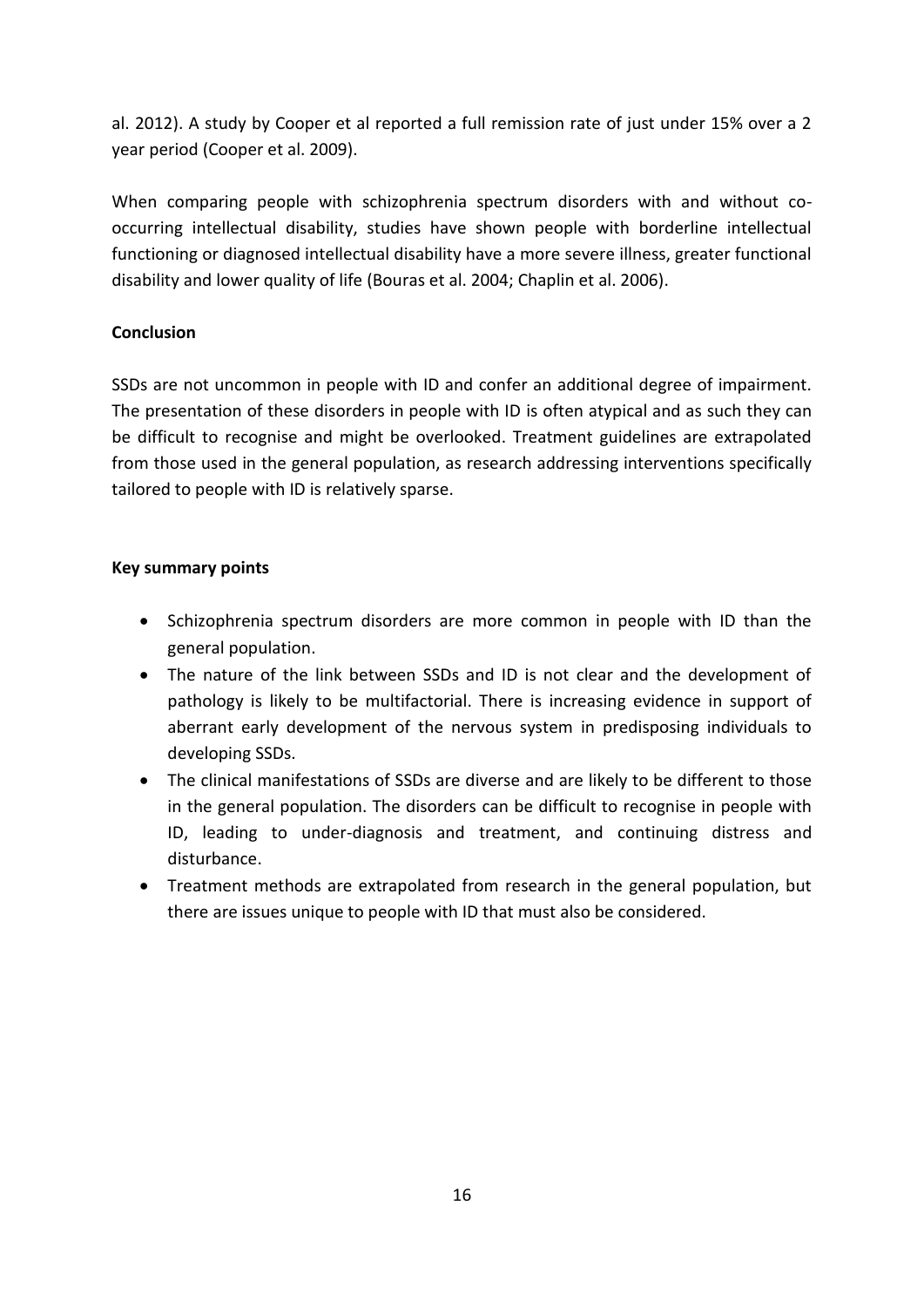#### **References**

- Advokat, C.D., Mayville, E.A. & Matson, J.L., 2000. Side effect profiles of atypical antipsychotics, typical antipsychotics, or no psychotropic medications in persons with mental retardation. *Research in Developmental Disabilities*, 21(1), pp.75–84.
- Allott, K.A., Francey, S.M. & Velligan, D.I., 2013. Improving Functional Outcome Using Compensatory Strategies in Comorbid Intellectual Disability and Psychosis: A Case Study. *American Journal of Psychiatric Rehabilitation*, 16(1), pp.50–65.
- American Diabetes Association; et al., 2004. Consensus development conference on antipsychotic drugs and obesity and diabetes. *Diabetes care*, 27(2), pp.596–601.
- American Psychiatric Association, 2000. *Diagnostic and statistical manual of mental disorders: DSM-IV-TR*, Washington: American Psychiatric Association.
- American Psychiatric Association, 2013. *The Diagnostic and Statistical Manual of Mental Disorders: DSM 5*, American Psychiatric Association.
- Antonacci, D.J. & De Groot, C.M., 2000. Clozapine treatment in a population of adults with mental retardation. *The Journal of clinical psychiatry*, 61(1), pp.22–25.
- Balogh, R. et al., 2008. Organising health care services for persons with an intellectual disability. *Cochrane Database Syst Rev*, 4.
- Bamburg, J.W. et al., 2001. Assessment of schizophrenia in persons with severe and profound mental retardation using the Diagnostic Assessment for the Severely Handicapped-II (DASH-II). *Journal of Developmental and Physical Disabilities*, 13(4), pp.319–331.
- Bassett, A.S. et al., 2010. Clinically detectable copy number variations in a Canadian catchment population of schizophrenia. *Journal of psychiatric research*, 44(15), pp.1005–1009.
- Bhati, M.T., 2013. Defining psychosis: the evolution of DSM-5 schizophrenia spectrum disorders. *Current psychiatry reports*, 15(11), pp.1–7.
- Boer, H. et al., 2002. Psychotic illness in people with Prader Willi syndrome due to chromosome 15 maternal uniparental disomy. *The Lancet*, 359(9301), pp.135–136.
- Bonnici, H.M. et al., 2007. Pre-frontal lobe gyrification index in schizophrenia, mental retardation and comorbid groups: an automated study. *Neuroimage*, 35(2), pp.648– 654.
- Botto, L.D. et al., 2003. A population-based study of the 22q11. 2 deletion: phenotype, incidence, and contribution to major birth defects in the population. *Pediatrics*, 112(1), pp.101–107.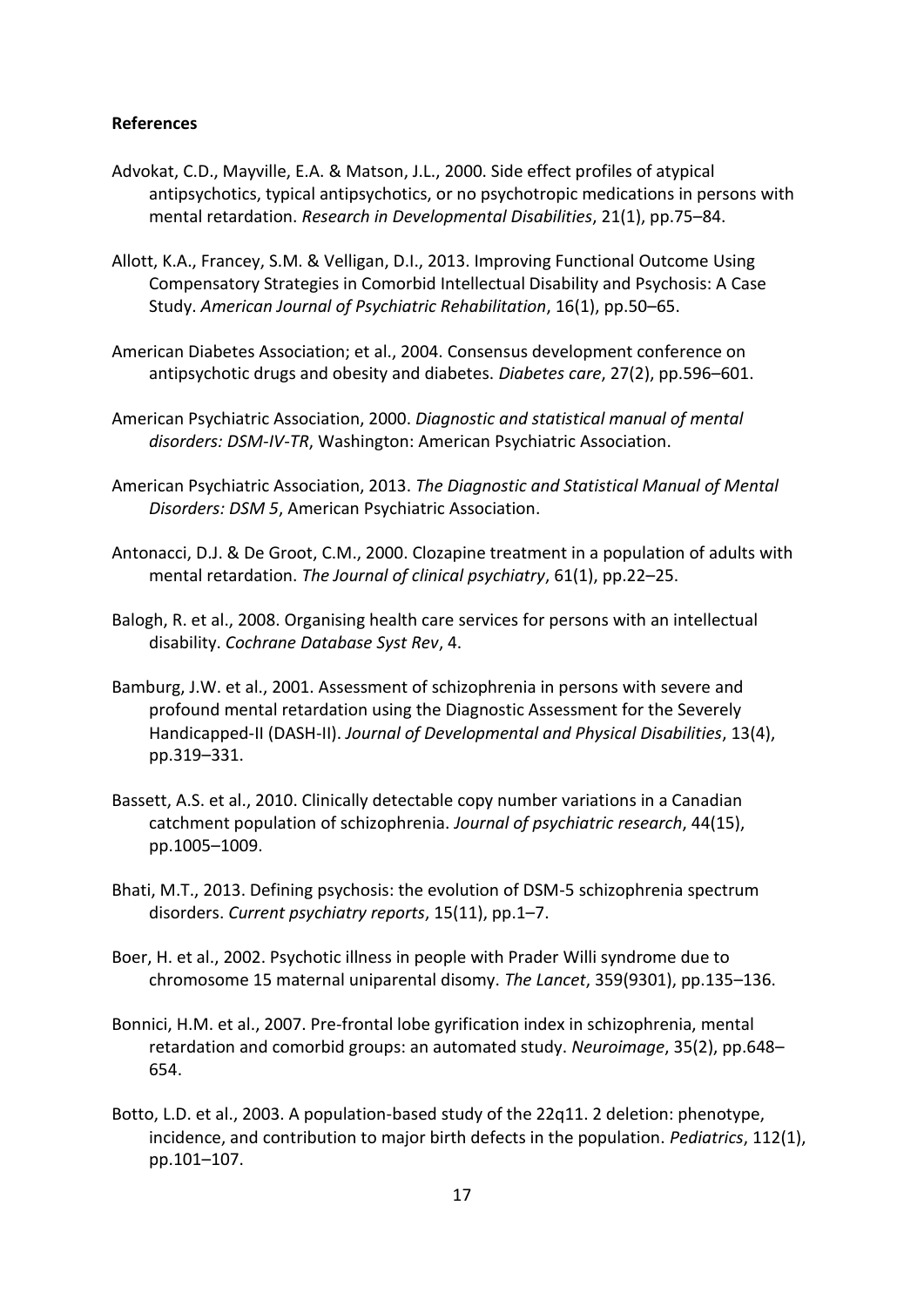- Bouras, N. et al., 2004. Schizophrenia‐spectrum psychoses in people with and without intellectual disability. *Journal of Intellectual Disability Research*, 48(6), pp.548–555.
- Bowley, C. & Kerr, M., 2000. Epilepsy and intellectual disability. *Journal of Intellectual Disability Research*, 44(5), pp.529–543.
- Buckles, J., Luckasson, R. & Keefe, E., 2013. A systematic review of the prevalence of psychiatric disorders in adults with intellectual disability, 2003–2010. *Journal of Mental Health Research in Intellectual Disabilities*, 6(3), pp.181–207.
- Chaplin, E., Gilvarry, C. & Tsakanikos, E., 2011. Recreational substance use patterns and comorbid psychopathology in adults with intellectual disability. *Research in developmental disabilities*, 32(6), pp.2981–2986.
- Chaplin, R. et al., 2006. The impact of intellectual functioning on symptoms and service use in schizophrenia. *Journal of Intellectual Disability Research*, 50(4), pp.288–294.
- Cherry, K.E. et al., 2000. Characteristics of schizophrenia among persons with severe or profound mental retardation. *Psychiatric Services*, 51(7), pp.922–924.
- Chien, W.T. et al., 2013. Current approaches to treatments for schizophrenia spectrum disorders, part II: psychosocial interventions and patient-focused perspectives in psychiatric care. *Neuropsychiatric disease and treatment*, 9, p.1463.
- Clarke, D.J. et al., 1994. Use of ICD-10 research diagnostic criteria to categorise psychiatric and behavioural abnormalities among people with learning disabilities: the West Midlands field trial. *Mental Handicap Research*, 7(4), pp.273–285.
- Cochran, D.M., Dvir, Y. & Frazier, J.A., 2013. "Autism-plus" Spectrum Disorders: Intersection with Psychosis and the Schizophrenia Spectrum. *Child and adolescent psychiatric clinics of North America*, 22(4), pp.609–627.
- Cohen, S.A. & Underwood, M.T., 1994. The use of clozapine in a mentally retarded and aggressive population. *The Journal of clinical psychiatry*, 55(10), pp.440–444.
- Collacott, R.A., Cooper, S.-A. & McGrother, C., 1992. Differential rates of psychiatric disorders in adults with Down's syndrome compared with other mentally handicapped adults. *The British Journal of Psychiatry*, 161(5), pp.671–674.
- Connor, D.F. & Posever, T.A., 1998. A brief review of atypical antipsychotics in individuals with developmental disability. *Mental Health Aspects of Developmental Disabilities*, 1, pp.93–101.
- Cooper, S. et al., 2009. Adults with intellectual disabilities: prevalence, incidence and remission of aggressive behaviour and related factors. *Journal of Intellectual Disability Research*, 53(3), pp.217–232.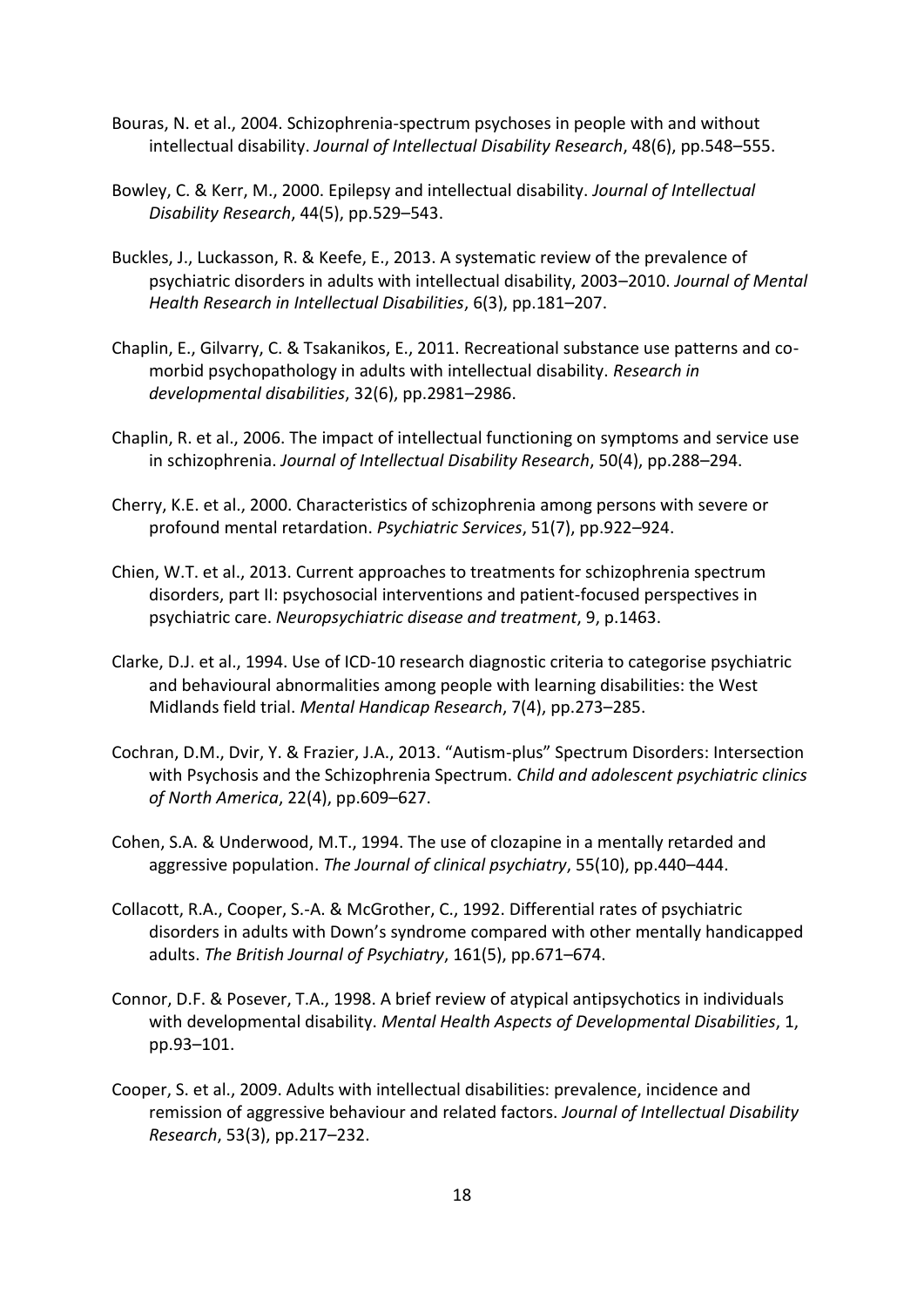- Cooper, S.-A. et al., 2007. Psychosis and adults with intellectual disabilities. *Social Psychiatry and Psychiatric Epidemiology*, 42(7), pp.530–536.
- Costello, H. & Bouras, N., 2006. Assessment of mental health problems in people with intellectual disabilities. *Israel Journal of Psychiatry and Related Sciences*, 43(4), p.241.
- Cowley, A. et al., 2005. Psychiatric inpatient admissions of adults with intellectual disabilities: Predictive factors. *American Journal on Mental Retardation*, 110(3), pp.216–225.
- Crowley, V. et al., 2008. Psycho-educational groups for people with a dual diagnosis of psychosis and mild intellectual disability A preliminary study. *Journal of Intellectual Disabilities*, 12(1), pp.25–39.
- Deb, S., Thomas, M. & Bright, C., 2001. Mental disorder in adults with intellectual disability. 1: Prevalence of functional psychiatric illness among a community‐based population aged between 16 and 64 years. *Journal of Intellectual Disability Research*, 45(6), pp.495–505.
- Deprey, L. & Ozonoff, S., 2008. Assessment of comorbid psychiatric conditions in autism spectrum disorders. In G. Sam, N. J. A, & Ozonoff; Sally, eds. *Assessment of Autism Spectrum Disorders*. New York, NY: Guilford Press, pp. 290–317.
- Devapriam, J. et al., 2009. Monitoring for metabolic syndrome in adults with intellectual disability on atypical antipsychotic drugs. *The British Journal of Development Disabilities*, 55(108), pp.3–13.
- Doody, G.A. et al., 1998. "Pfropfschizophrenie"revisited. Schizophrenia in people with mild learning disability. *The British Journal of Psychiatry*, 173(2), pp.145–153.
- Duggan, L. & Brylewski, J., 2004. Antipsychotic medication versus placebo for people with both schizophrenia and learning disability. *Cochrane Database Syst Rev*, 4.
- Dykens, E.M. et al., 1992. Profiles, correlates, and trajectories of intelligence in Prader-Willi syndrome. *Journal of the American Academy of Child & Adolescent Psychiatry*, 31(6), pp.1125–1130.
- Esterberg, M.L. & Compton, M.T., 2009. The psychosis continuum and categorical versus dimensional diagnostic approaches. *Current psychiatry reports*, 11(3), pp.179–184.
- Fatemi, S.H. & Folsom, T.D., 2009. The neurodevelopmental hypothesis of schizophrenia, revisited. *Schizophrenia bulletin*, p.sbn187.
- Fletcher, R. et al. eds., 2007. *Diagnostic Manual - Intellectual Disability (DM-ID): A textbook of diagnosis of mental disorders in persons with intellectual disability*, Kingston, NY: NADD Press.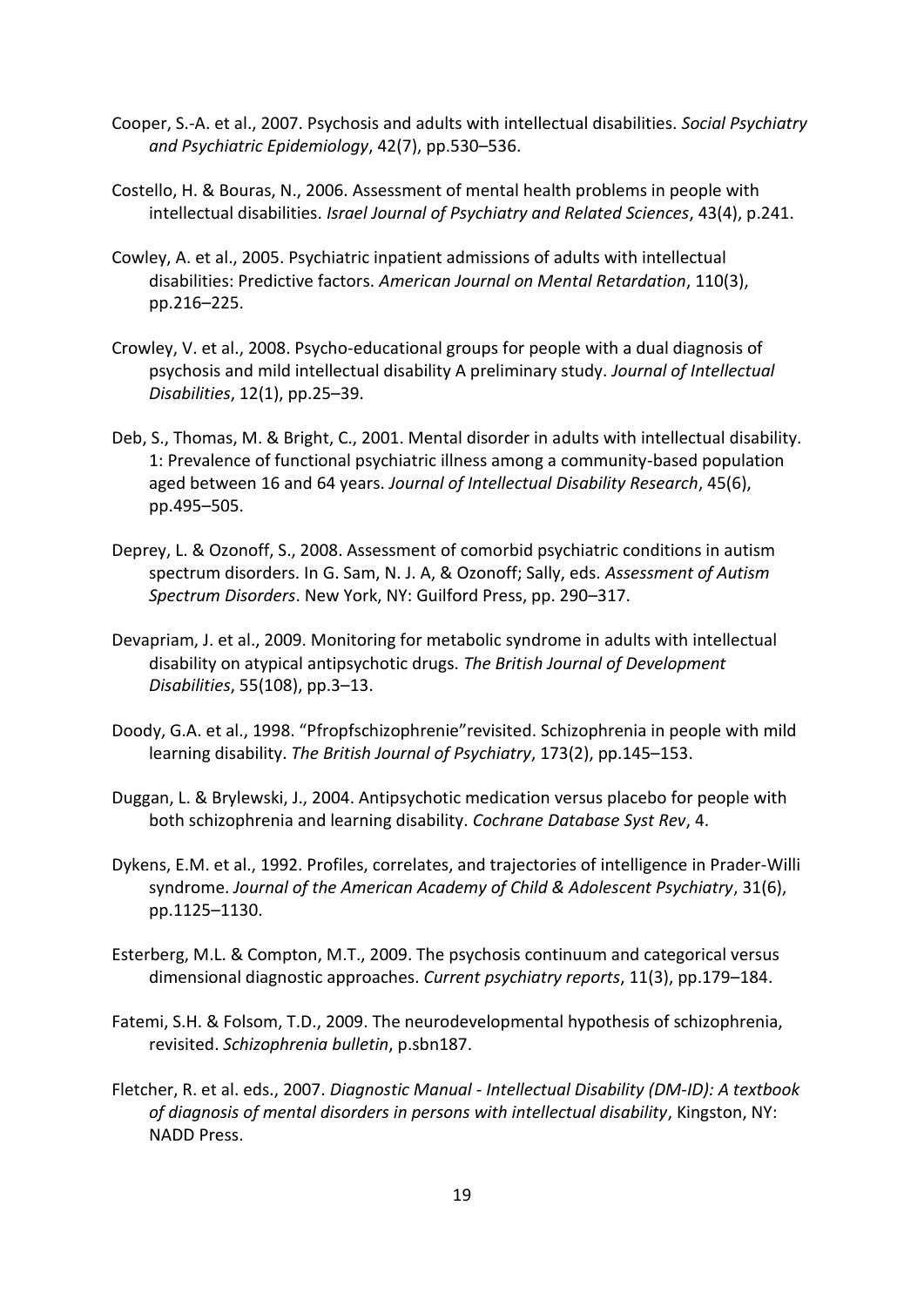- Fodstad, J.C. et al., 2010. Tardive Dyskinesia and intellectual disability: An examination of demographics and topography in adults with dual diagnosis and atypical antipsychotic use. *Research in developmental disabilities*, 31(3), pp.750–759.
- Francis, A., 2010. Catatonia: diagnosis, classification, and treatment. *Current psychiatry reports*, 12(3), pp.180–185.
- Frighi, V. et al., 2011. Safety of antipsychotics in people with intellectual disability. *The British Journal of Psychiatry*, 199(4), pp.289–295.
- Fuller, R. et al., 2002. Longitudinal assessment of premorbid cognitive functioning in patients with schizophrenia through examination of standardized scholastic test performance. *American Journal of Psychiatry*, 159(7), pp.1183–1189.
- Gleason, O.C., 2003. Delirium. *American family physician*, 67(5), pp.1027–1034.
- Hassiotis, A. et al., 2011. Psychiatric morbidity in prisoners with intellectual disabilities: analysis of prison survey data for England and Wales. *The British Journal of Psychiatry*, 199(2), pp.156–157.
- Hatton, C. et al., 2005. The reliability and validity of general psychotic rating scales with people with mild and moderate intellectual disabilities: an empirical investigation. *Journal of Intellectual Disability Research*, 49(7), pp.490–500.
- Hemmings, C., Bouras, N. & Craig, T., 2014. How Should Community Mental Health of Intellectual Disability Services Evolve? *International journal of environmental research and public health*, 11(9), pp.8624–8631.
- Hemmings, C.P., 2008. Community services for people with intellectual disabilities and mental health problems. *Current opinion in psychiatry*, 21(5), pp.459–462.
- Hemmings, C.P., Underwood, L.A. & Bouras, N., 2009. Services in the community for adults with psychosis and intellectual disabilities: a Delphi consultation of professionals' views. *Journal of Intellectual Disability Research*, 53(7), pp.677–684.
- Hess‐Röver, J. et al., 1999. Case Report: Diagnosis and treatment of a severe psychotic illness in a man with dual severe sensory impairments caused by the presence of Usher syndrome. *Journal of Intellectual Disability Research*, 43(5), pp.428–434.
- Horowitz, A. et al., 2005. A survey of the 22q11 microdeletion in a large cohort of schizophrenia patients. *Schizophrenia research*, 73(2), pp.263–267.
- Hulbert‐Williams, L. et al., 2014. Exposure to life events as a risk factor for psychological problems in adults with intellectual disabilities: a longitudinal design. *Journal of Intellectual Disability Research*, 58(1), pp.48–60.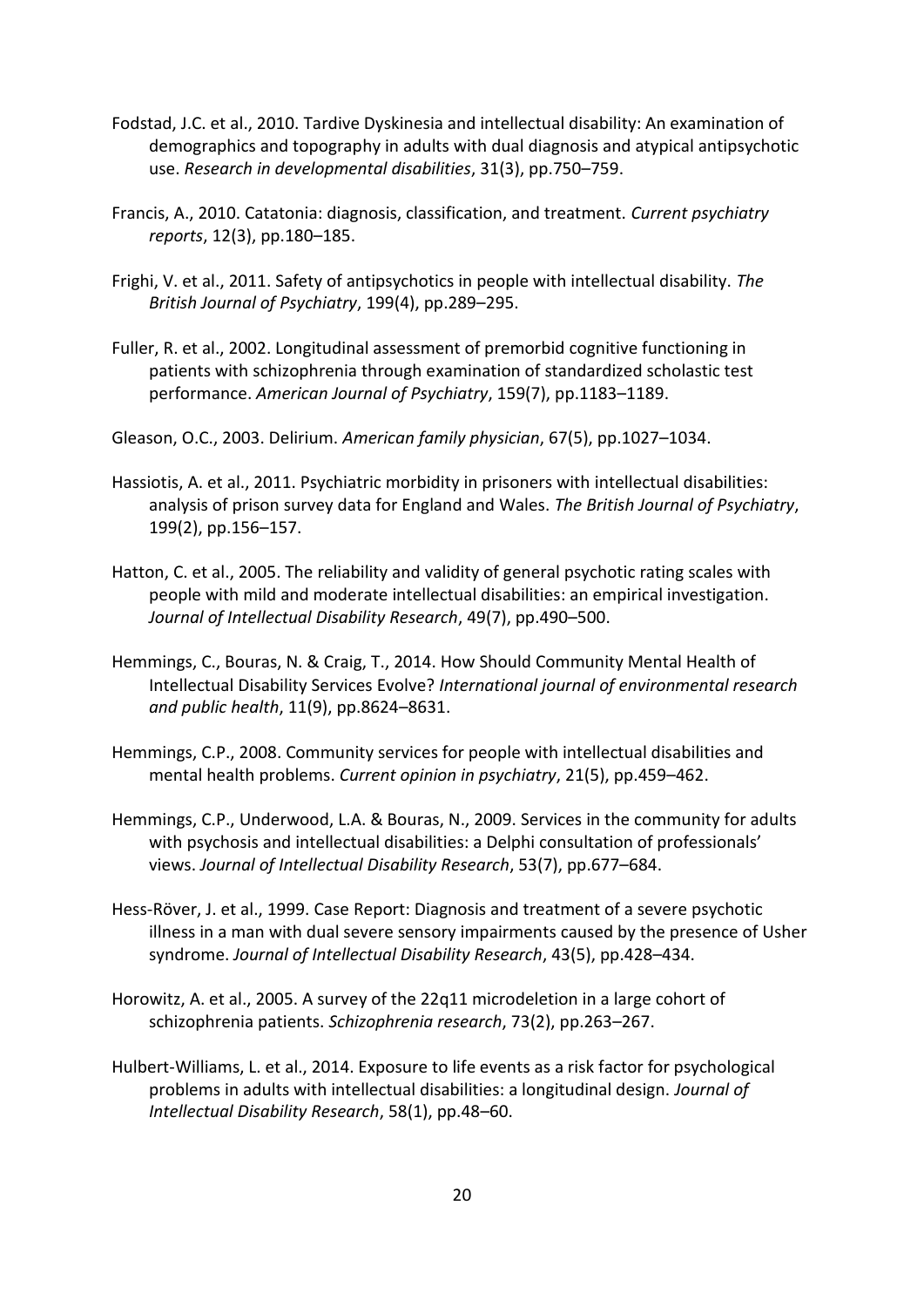- Hurley, A.D., 2012. Treatment of erotomania using cognitive behavioural psychotherapy approaches. *Advances in Mental Health and Intellectual Disabilities*, 6(2), pp.76–81.
- Irazábal, M. et al., 2012. Family burden related to clinical and functional variables of people with intellectual disability with and without a mental disorder. *Research in developmental disabilities*, 33(3), pp.796–803.
- Jääskeläinen, E. et al., 2012. A systematic review and meta-analysis of recovery in schizophrenia. *Schizophrenia bulletin*, p.sbs130.
- Kane, J.M., 1992. Clinical efficacy of clozapine in treatment-refractory schizophrenia: An overview. *The British Journal of Psychiatry*, 160(Suppl 17), pp.41–45.
- De Kuijper, G. et al., 2010. Use of antipsychotic drugs in individuals with intellectual disability (ID) in the Netherlands: prevalence and reasons for prescription. *Journal of Intellectual Disability Research*, 54(7), pp.659–667.
- Kumar, A. et al., 2014. Genetic insight of schizophrenia: past and future perspectives. *Gene*, 535(2), pp.97–100.
- Lai, C.-I. et al., 2011. A retrospective population-based data analyses of inpatient care use and medical expenditure in people with intellectual disability co-occurring schizophrenia. *Research in developmental disabilities*, 32(3), pp.1226–1231.
- Mantry, D. et al., 2008. The prevalence and incidence of mental ill‐health in adults with Down syndrome. *Journal of Intellectual Disability Research*, 52(2), pp.141–155.
- Marshall, K. & Ferris, J., 2012. Utilising behavioural family therapy (BFT) to help support the system around a person with intellectual disability and complex mental health needs A case study. *Journal of Intellectual Disabilities*, 16(2), pp.109–118.
- Martin, G. et al., 2005. An exploratory study of assertive community treatment for people with intellectual disability and psychiatric disorders: conceptual, clinical, and service issues. *Journal of Intellectual Disability Research*, 49(7), pp.516–524.
- Matson, J.L. et al., 1998. Reliability of the Matson evaluation of drug side effects scale (MEDS). *Research in Developmental Disabilities*, 19(6), pp.501–506.
- Matson, J.L. et al., 2012. Scaling methods to measure psychopathology in persons with intellectual disabilities. *Research in developmental disabilities*, 33(2), pp.549–562.
- Meadows, G. et al., 1991. Assessing schizophrenia in adults with mental retardation. A comparative study. *The British Journal of Psychiatry*, 158(1), pp.103–105.
- Melville, C.A., 2003. A critique of the Diagnostic Criteria for Psychiatric Disorders for Use with Adults with Learning Disabilities/Mental Retardation (DC‐LD) chapter on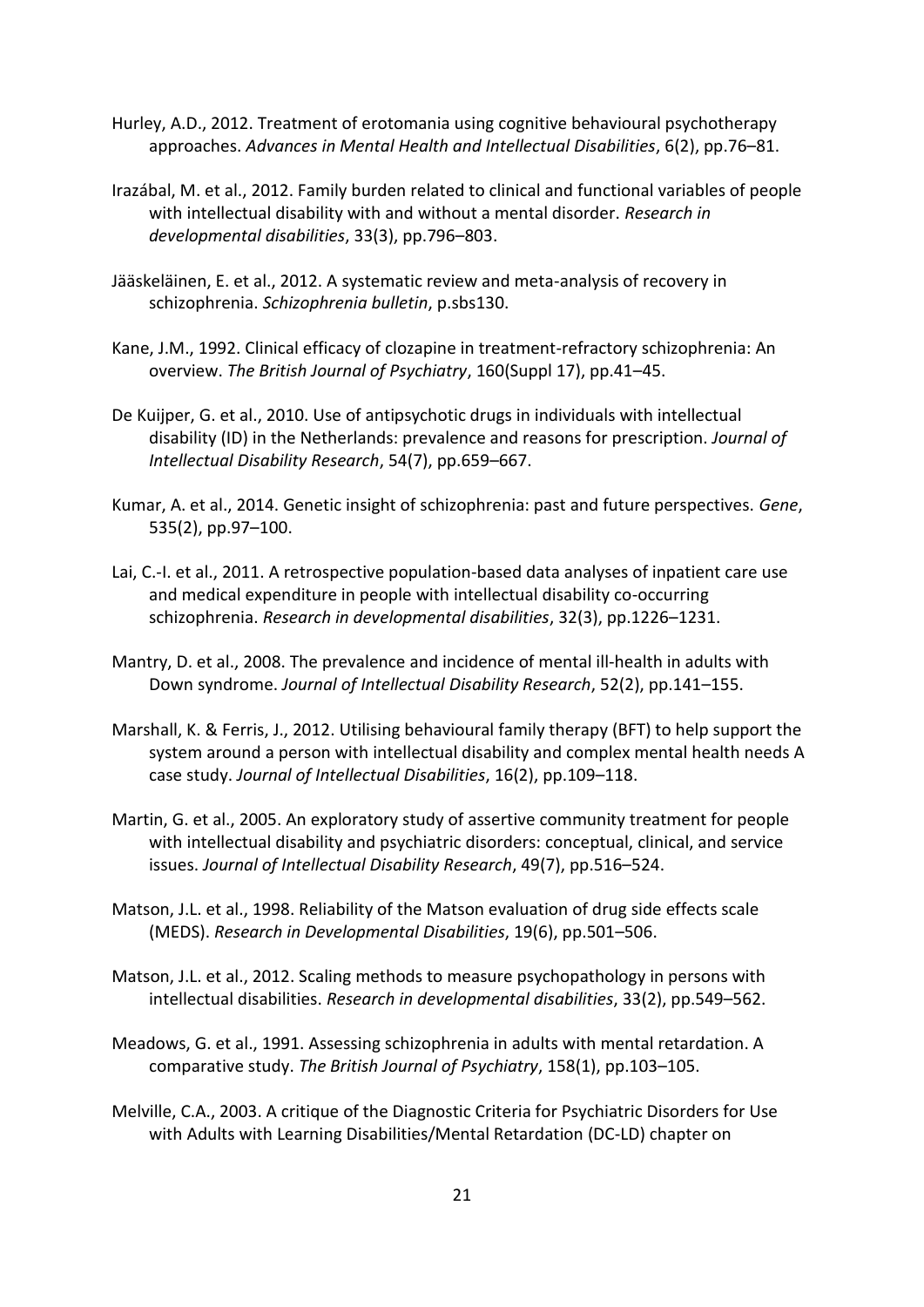non‐affective psychotic disorders. *Journal of Intellectual Disability Research*, 47(s1), pp.16–25.

- Moore, T.H.M. et al., 2007. Cannabis use and risk of psychotic or affective mental health outcomes: a systematic review. *The Lancet*, 370(9584), pp.319–328.
- Moorhead, T.W.J. et al., 2009. Progressive temporal lobe grey matter loss in adolescents with schizotypal traits and mild intellectual impairment. *Psychiatry Research: Neuroimaging*, 174(2), pp.105–109.
- Morgan, V.A. et al., 2008. Intellectual disability co-occurring with schizophrenia and other psychiatric illness: population-based study. *The British Journal of Psychiatry*, 193(5), pp.364–372.
- Moss, S., Prosser, H. & Goldberg, D., 1996. Validity of the schizophrenia diagnosis of the psychiatric assessment schedule for adults with developmental disability (PAS-ADD). *The British Journal of Psychiatry*, 168(3), pp.359–367.
- Murphy, K.C., Jones, L.A. & Owen, M.J., 1999. High rates of schizophrenia in adults with velo-cardio-facial syndrome. *Archives of general psychiatry*, 56(10), pp.940–945.
- National Institute for Health and Care Excellence, 2014. *Psychosis and schizophrenia in adults: treatment and management*,
- Newcomer, J.W., 2007. Metabolic considerations in the use of antipsychotic medications: a review of recent evidence. *Journal of Clinical Psychiatry*, 68(Suppl 1), pp.20–27.
- O'Dwyer, J.M., 1997. Schizophrenia in people with intellectual disability: The role of pregnancy and birth complications. *Journal of Intellectual Disability Research*, 41(3), pp.238–251.
- Oliver, P.C. et al., 2002. Difficulties in conducting a randomized controlled trial of health service interventions in intellectual disability: implications for evidence-based practice. *Journal of Intellectual Disability Research*, 46(4), pp.340–345.
- Van Os, J., Rutten, B.P.F. & Poulton, R., 2008. Gene-environment interactions in schizophrenia: review of epidemiological findings and future directions. *Schizophrenia bulletin*, 34(6), pp.1066–1082.
- Ousley, O.Y. et al., 2013. Axis I psychiatric diagnoses in adolescents and young adults with 22q11 deletion syndrome. *European Psychiatry*, 28(7), pp.417–422.
- Owen, M.J. et al., 2011. Neurodevelopmental hypothesis of schizophrenia. *The British Journal of Psychiatry*, 198(3), pp.173–175.
- Perälä, J. et al., 2007. Lifetime prevalence of psychotic and bipolar I disorders in a general population. *Archives of General Psychiatry*, 64(1), pp.19–28.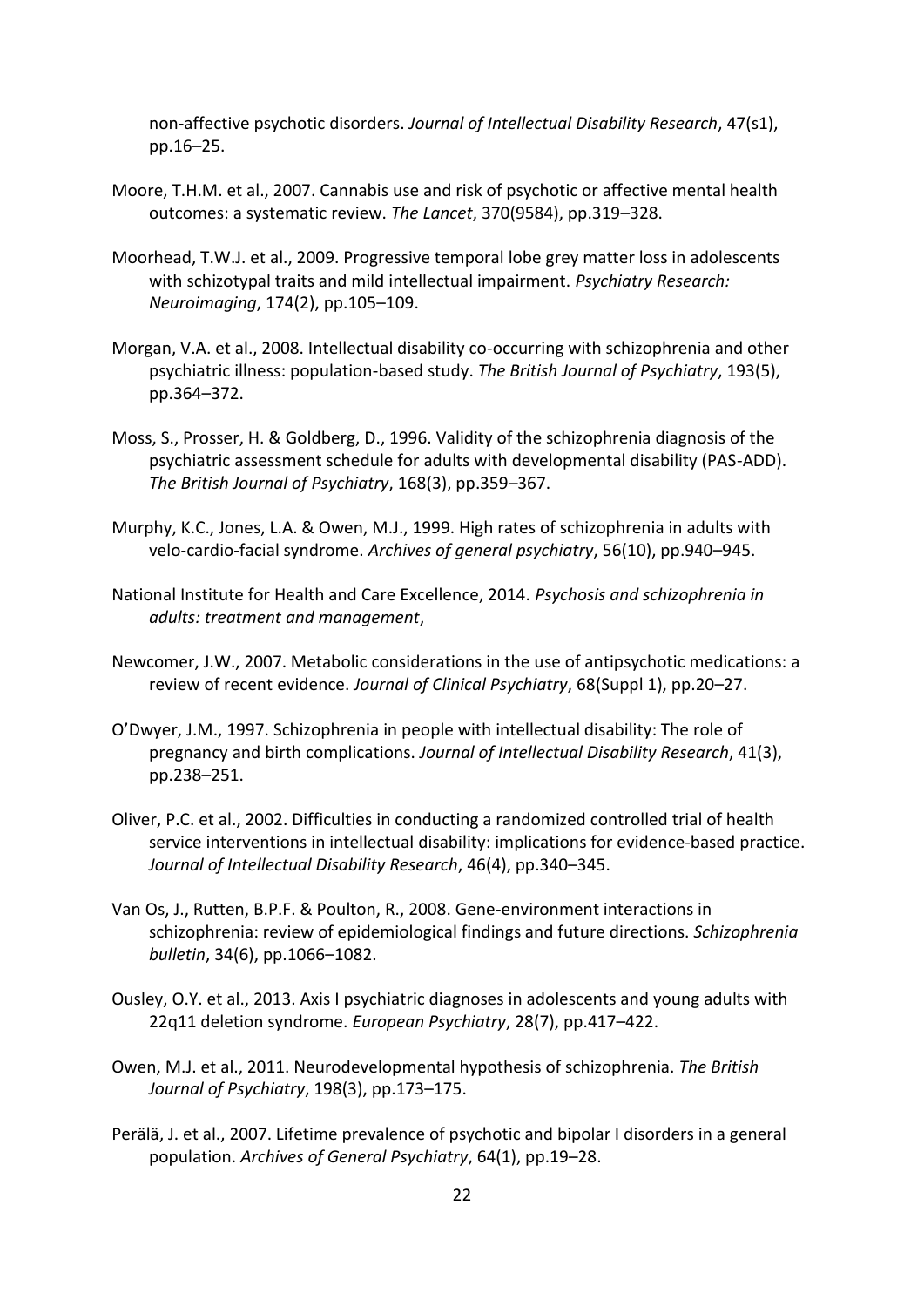- Pharoah, F. et al., 2010. Family intervention for schizophrenia. *Cochrane Database of Systematic Reviews*, 12.
- Pickard, M. & Paschos, D., 2005. Pseudohallucinations in people with intellectual disabilities: Two case reports. *Mental Health Aspects of Developmental Disabilities*, 8(3), pp.91–93.
- Prosser, H. et al., 1998. Reliability and validity of the Mini PAS‐ADD for assessing psychiatric disorders in adults with intellectual disability. *Journal of Intellectual Disability Research*, 42(4), pp.264–272.
- Prosser, H. et al., 1997. *The Mini PAS-ADD: An assessment schedule for the detection of mental health needs in adults with learning disability (mental retardation)*, Manchester, UK: Hester Adrian Research Centre, University of Manchester.
- Pulver, A.E. et al., 1994. Psychotic illness in patients diagnosed with velo-cardio-facial syndrome and their relatives. *The Journal of nervous and mental disease*, 182(8), pp.476–477.
- Raja, M. & Azzoni, A., 2010. Autistic spectrum disorders and schizophrenia in the adult psychiatric setting: diagnosis and comorbidity. *Psychiatria Danubina*, 22(4.), pp.514– 521.
- Rajagopal, S., 2007. Catatonia. *Advances in Psychiatric Treatment*, 13(1), pp.51–59.
- Reiss, S., 1988. *Test manual for the Reiss Screen for Maladaptive Behaviour*, Orlando Park, IL: International Diagnostic Systems.
- Royal College of Psychiatrists, 2001. *DC-LD: Diagnostic criteria for psychiatric disorders for use with adults with learning disabilities/mental retardation*, Gaskell Press.
- Sanderson, T.L. et al., 1999. Neuroanatomy of comorbid schizophrenia and learning disability: a controlled study. *The Lancet*, 354(9193), pp.1867–1871.
- Schneider, M. et al., 2014. Psychiatric Disorders From Childhood to Adulthood in 22q11. 2 Deletion Syndrome: Results From the International Consortium on Brain and Behavior in 22q11. 2 Deletion Syndrome. *American Journal of Psychiatry*, 171(6), pp.627–639.
- Shimizu, M. et al., 2007. Folie à deux and shared psychotic disorder. *Current Psychiatry Reports*, 9(3), pp.200–205.
- Shprintzen, R.J., 2008. Velo‐cardio‐facial syndrome: 30 Years of study. *Developmental disabilities research reviews*, 14(1), pp.3–10.
- Singh, A.N. et al., 2010. The use of clozapine among individuals with intellectual disability: A review. *Research in developmental disabilities*, 31(6), pp.1135–1141.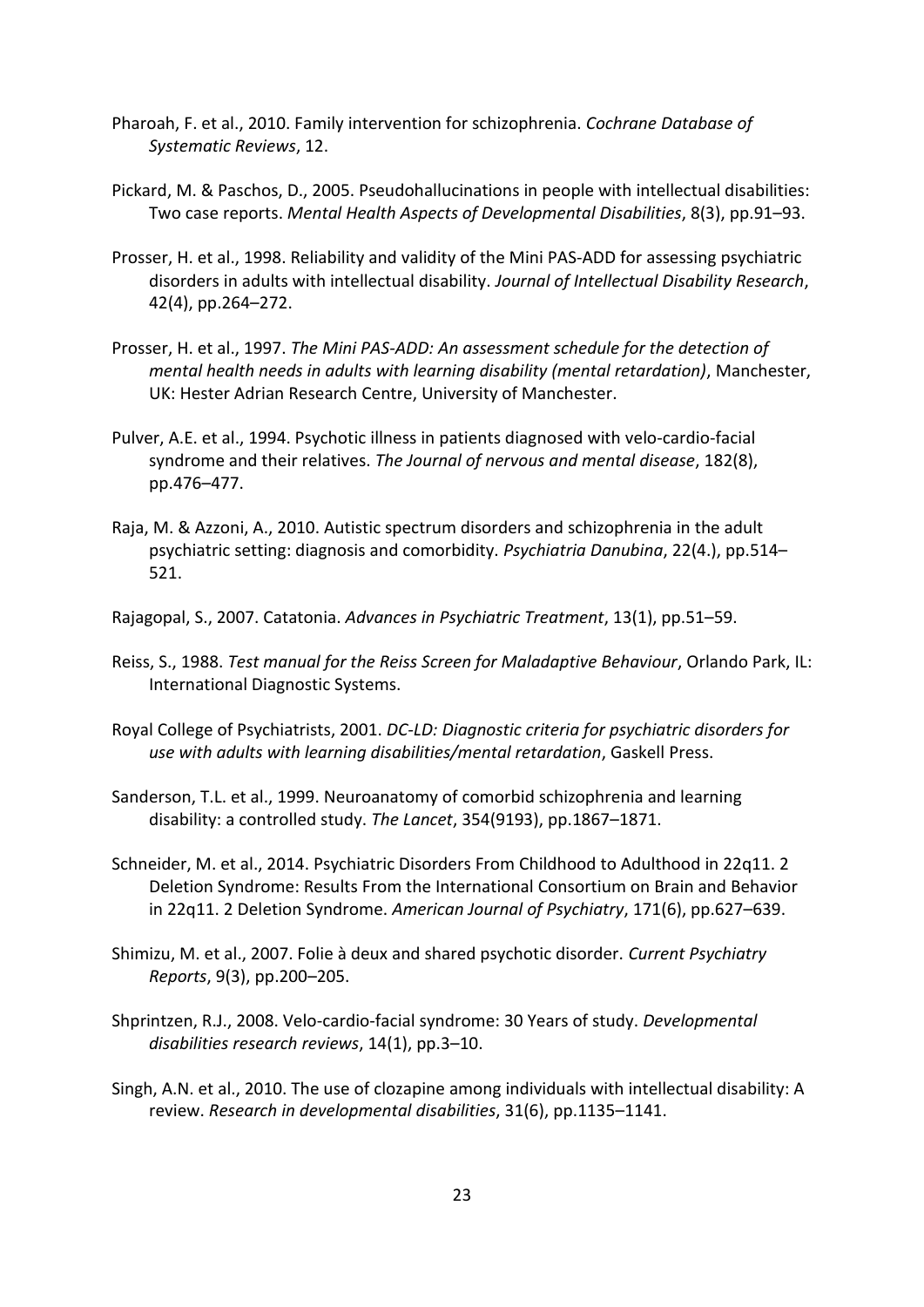- Sinnema, M. et al., 2011. Psychiatric illness in a cohort of adults with Prader-Willi syndrome. *Research in developmental disabilities*, 32(5), pp.1729–1735.
- Soni, S. et al., 2008. The phenomenology and diagnosis of psychiatric illness in people with Prader-Willi syndrome. *Psychol Med*, 38(10), pp.1505–1514.
- Spiller, M.J. et al., 2007. Consumption of mental health services by people with intellectual disabilities. *Journal of Applied Research in Intellectual Disabilities*, 20(5), pp.430–438.
- Stahl, S.M. & Buckley, P.F., 2007. Negative symptoms of schizophrenia: a problem that will not go away. *Acta Psychiatrica Scandinavica*, 115(1), pp.4–11.
- Starling, J. & Dossetor, D., 2009. Pervasive developmental disorders and psychosis. *Current psychiatry reports*, 11(3), pp.190–196.
- Steen, R.G. et al., 2006. Brain volume in first-episode schizophrenia Systematic review and meta-analysis of magnetic resonance imaging studies. *The British Journal of Psychiatry*, 188(6), pp.510–518.
- Stein, L.I. & Test, M.A., 1980. Alternative to mental hospital treatment: I. Conceptual model, treatment program, and clinical evaluation. *Archives of General Psychiatry*, 37(4), pp.392–397.
- Sussmann, J.E. et al., 2009. Obstetric complications and mild to moderate intellectual disability. *The British Journal of Psychiatry*, 194(3), pp.224–228.
- Teeluckdharry, S. et al., 2013. Monitoring metabolic side effects of atypical antipsychotics in people with an intellectual disability. *Journal of Intellectual Disabilities*, 17(3), pp.223– 235.
- Thalayasingam, S., Alexander, R.T. & Singh, I., 2004. The use of clozapine in adults with intellectual disability. *Journal of Intellectual Disability Research*, 48(6), pp.572–579.
- Tsakanikos, E. et al., 2007. Multiple exposure to life events and clinical psychopathology in adults with intellectual disability. *Social Psychiatry and Psychiatric Epidemiology*, 42(1), pp.24–28.
- Tsakanikos, E. et al., 2010. The role of ethnicity in clinical psychopathology and care pathways of adults with intellectual disabilities. *Research in developmental disabilities*, 31(2), pp.410–415.
- Vassos, E. et al., 2012. Meta-analysis of the association of urbanicity with schizophrenia. *Schizophrenia bulletin*, 38(6), pp.1118–1123.
- Waldeck, T., Wyszynski, B. & Medalia, A., 2001. The relationship between Usher's syndrome and psychosis with Capgras syndrome. *Psychiatry: Interpersonal and Biological Processes*, 64(3), pp.248–255.